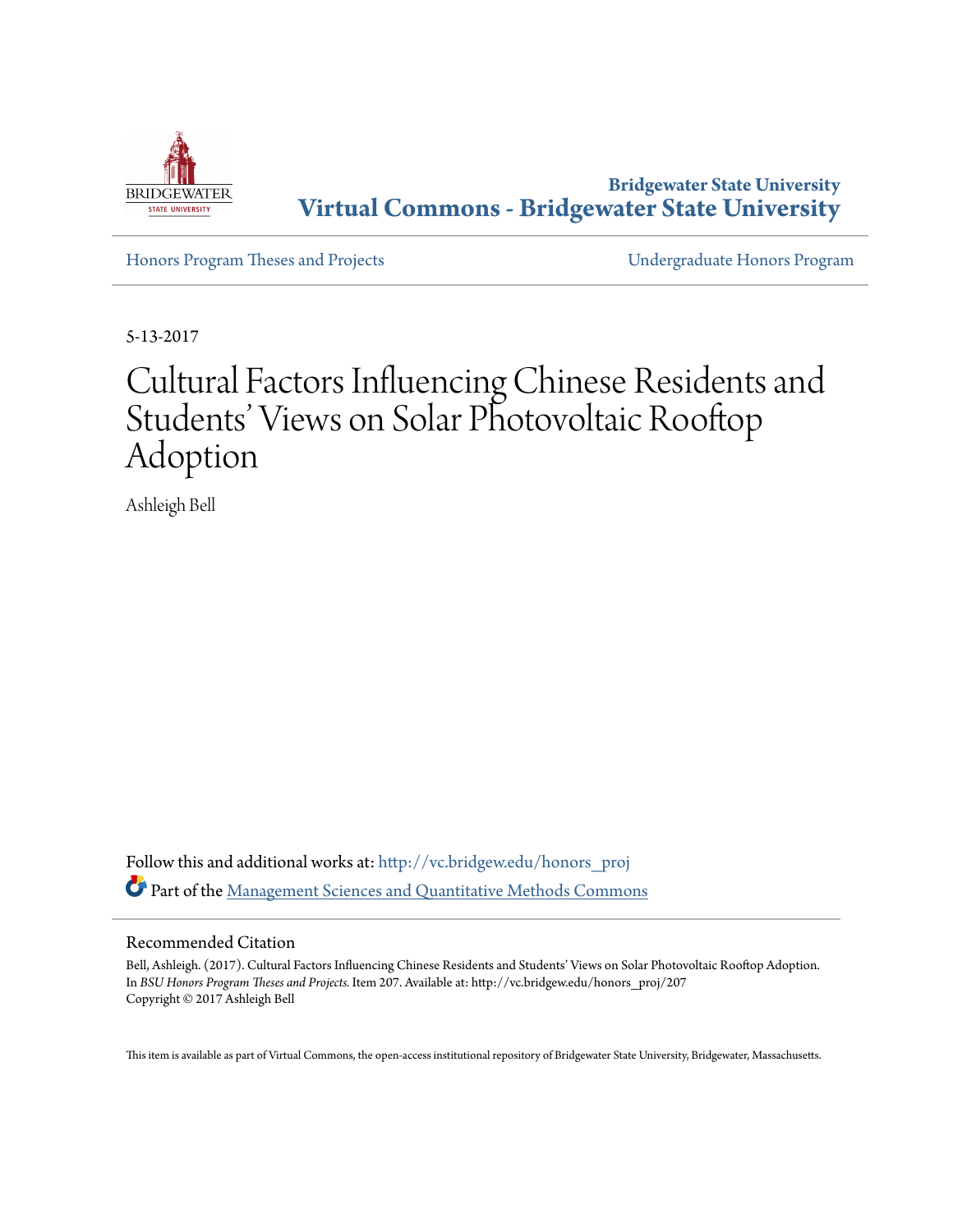Cultural Factors Influencing Chinese Residents and Students' Views on Solar Photovoltaic Rooftop Adoption

Ashleigh Bell

Submitted in Partial Completion of the Requirements for Commonwealth Honors in Management

Bridgewater State University

May 13, 2017

Dr. Xiangrong Liu, Thesis Director Dr. Kathleen Ferris Costa, Committee Member Dr. Todd Harris, Committee Member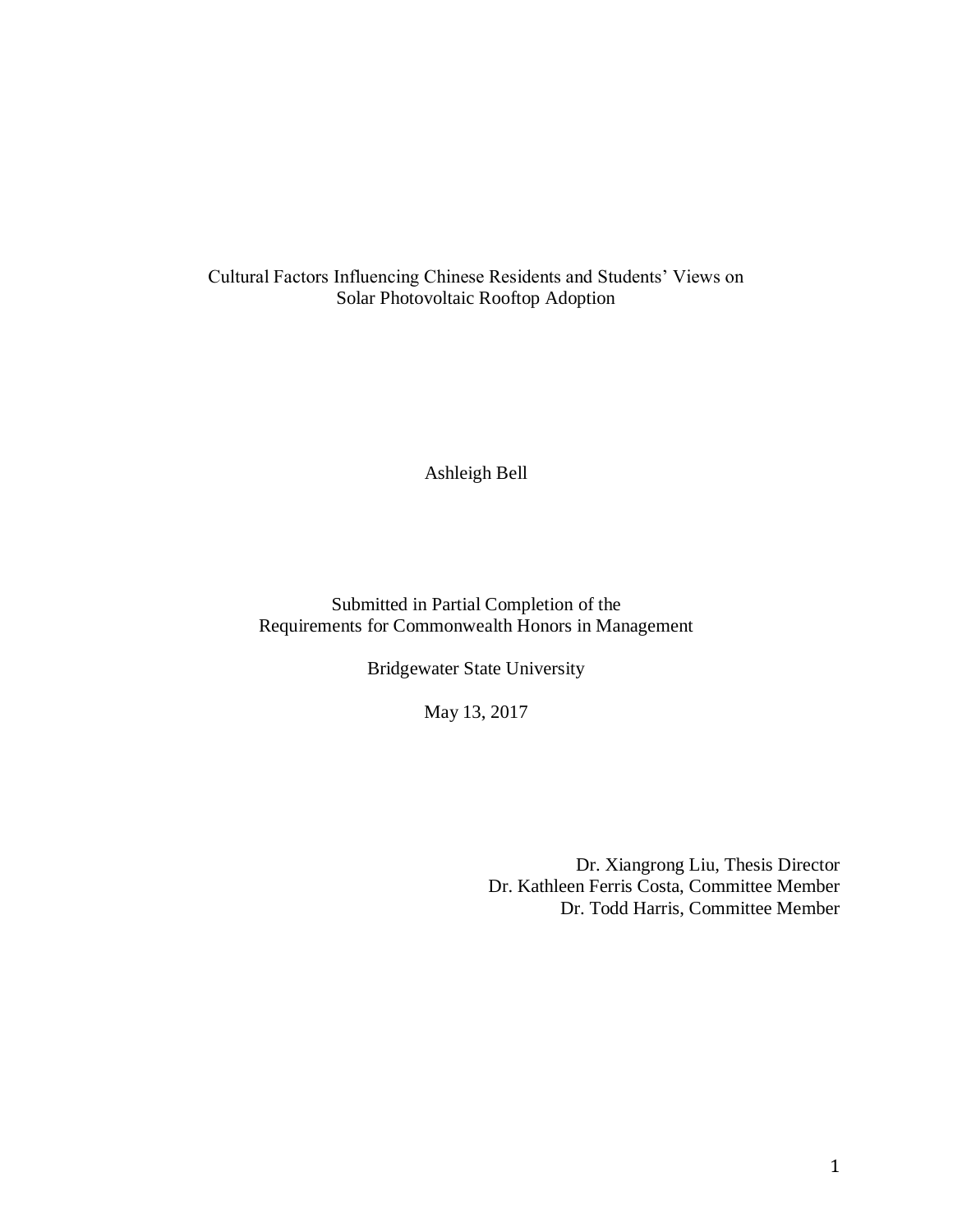# **Table of Contents**

| 3              |
|----------------|
| $\overline{4}$ |
| 5              |
| 9              |
| 12             |
| 14             |
| 14             |
| 15             |
| 31             |
| 31             |
| 33             |
| 35             |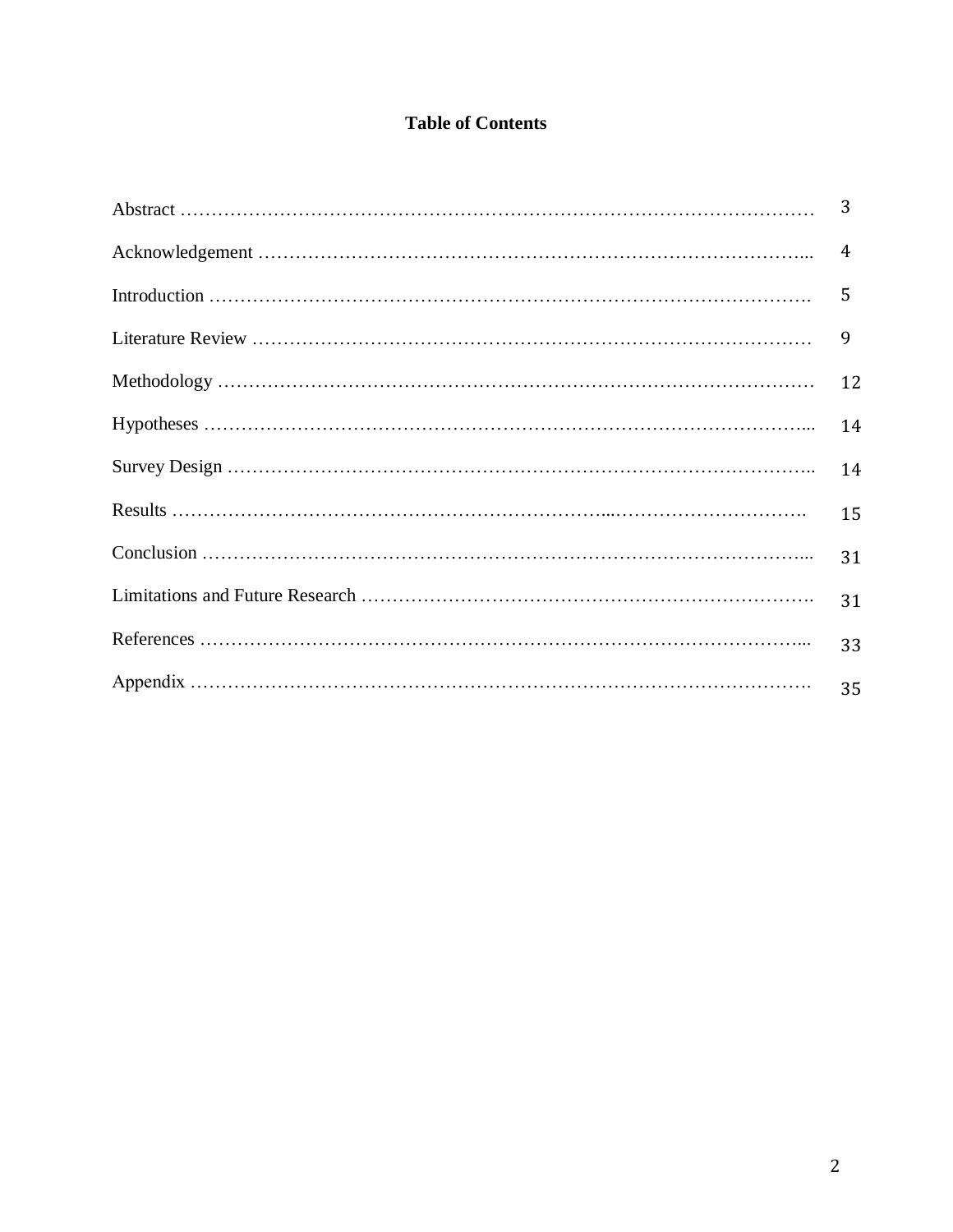#### **Abstract**

With a large focus on global warming, the idea of using solar energy has become popular worldwide. However, the adoption rate of solar energy in China is relatively low in comparison to the sizeable quantities of solar Photovoltaic (PV) products produced in the nation. By using Hofstede's six cultural dimensions (Hofstede & Minkov, 2013) this paper investigated cultural factors and their impact on solar adoption based on the responses of surveys. This research used primary data collected from both Chinese residents and Chinese college students in the major cities: Shanghai and Beijing, China and secondary sources to examine the cultural factors and how these factors impact their current solar PV system adoption. Data indicated when comparing the group of college students who installed solar PV systems with those who didn't adopt, there were differences in the percentages of each group agreeing to the statements regarding the following cultural dimensions: power distance, individualism, masculinity, and long term orientation. When comparing the group of college students who didn't install solar PV systems with the group of residents who didn't install, there were differences in the percentage of each group agreeing to masculinity and uncertainty avoidance.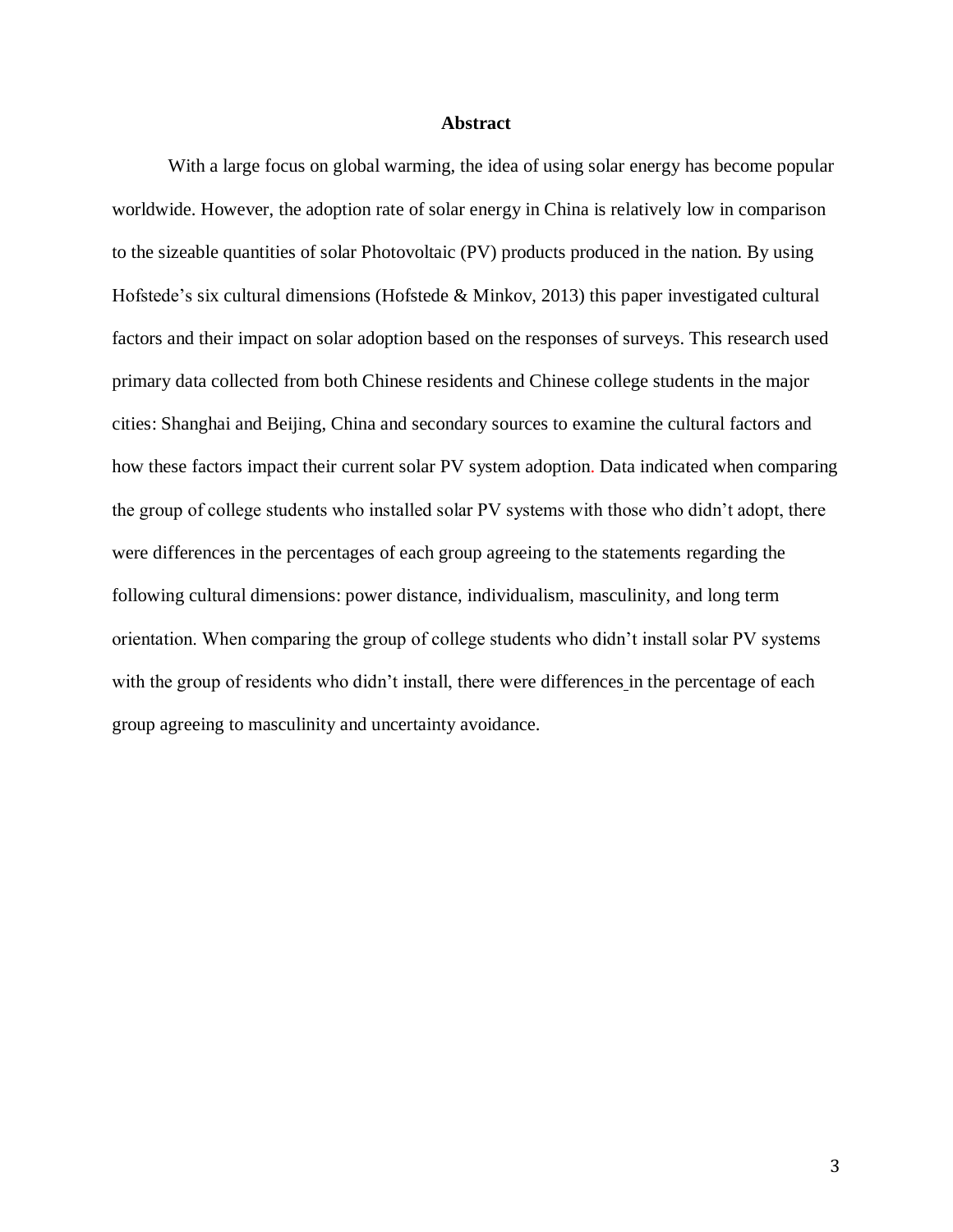# **Acknowledgement**

Thank you to the Office of Undergraduate Research for funding our research trip to China over the summer of 2016. Without this funding this research would not have been possible. Also, thank you to the faculty and students at Beijing Jiaotong University and Shanghai Normal University who participated in this study. Finally, thank you to Dr. Liu and Dr. Tran for mentoring this project throughout its entirety.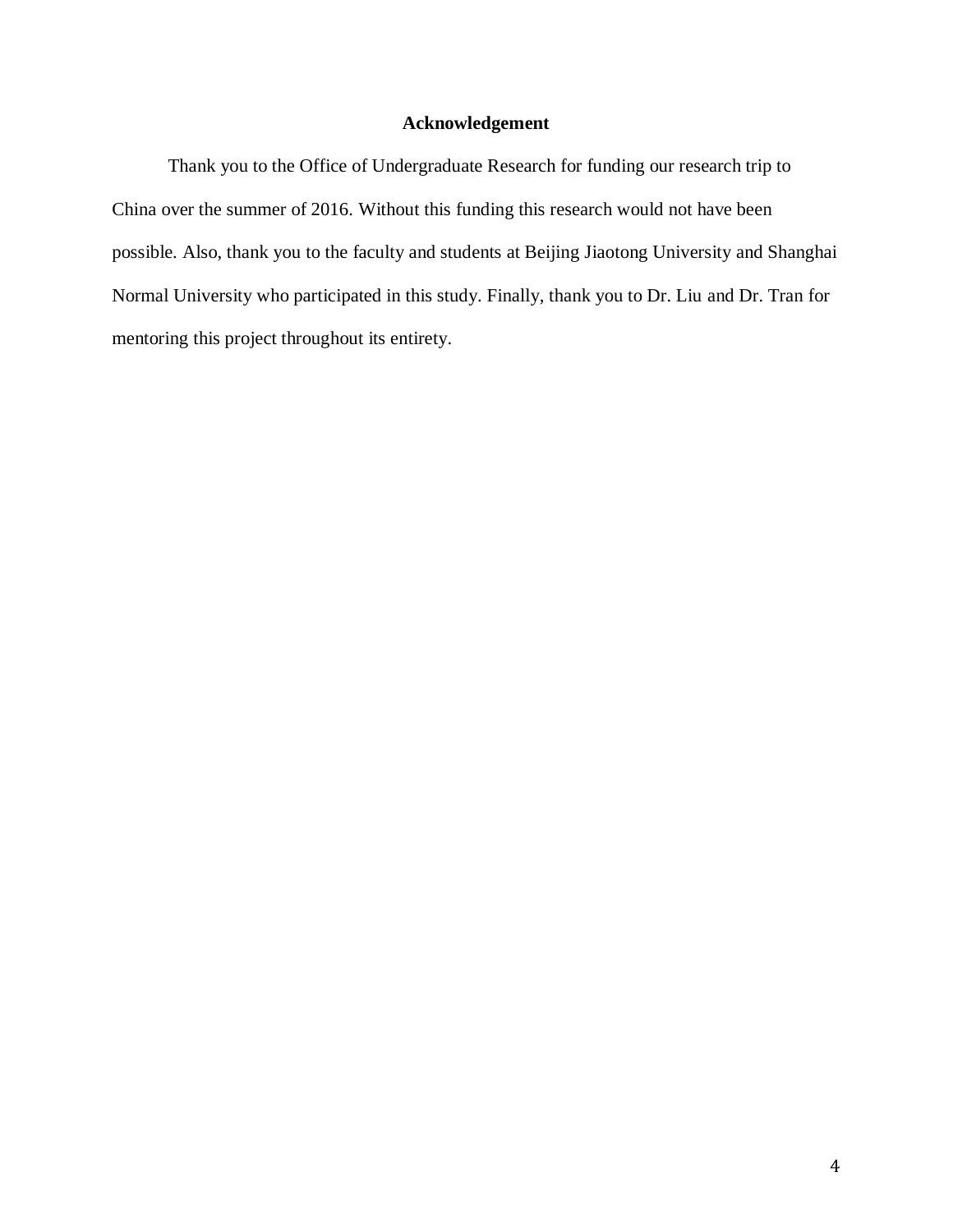#### **1. Introduction**

#### 1.1 Solar Photovoltaic Industry

China is ranked second in the world for energy consumption (Li & Zhang, 2007). Solar PV technology has been proven to be an effective and efficient way to reduce carbon emissions (Faiers & Neame, 2006). Several countries, including the United Kingdom, have implemented policies to help promote solar energy systems and reduce carbon emissions (Faiers & Neame, 2005). Since 2012, China's Photovoltaic (PV) application market has been ranked the largest in the world, with the nation's annual PV grid connected installation capacity contributing to a quarter of the world's installation capacity (Fang, Honghua & Sicheng, 2014).

Moreover, solar panels are designed with urban areas in mind (Hernandez, Hoffacker, & Field, 2015), making China's large cities leading areas for installations. This research will concentrate on the adoption of distributed solar PV systems. Distributed systems are located at or near the source of where the energy being produced will be consumed (Distributed Solar, n.d.). Most often, residents install distributed solar PV systems on the rooftop of their homes. In contrast, centralized solar systems are commonly solar farms built in centralized locations. The energy produced from the vast number of solar panels is outsourced to local buyers who purchase it at a standardized price (Utility-Scale Solar Power, n.d.).

However, as the study by Faiers & Neame (2006) proves, barriers within the adoption and diffusion process exist, contrary to the fact that PV systems are affordable and work to improve air quality by reducing the amount of pollution released into the atmosphere. China has a low adoption rate of solar PV systems despite the major beneficial factors this clean energy source can have on a highly polluted region (Liu, Sun and Kaloustian, 2015). The purpose of this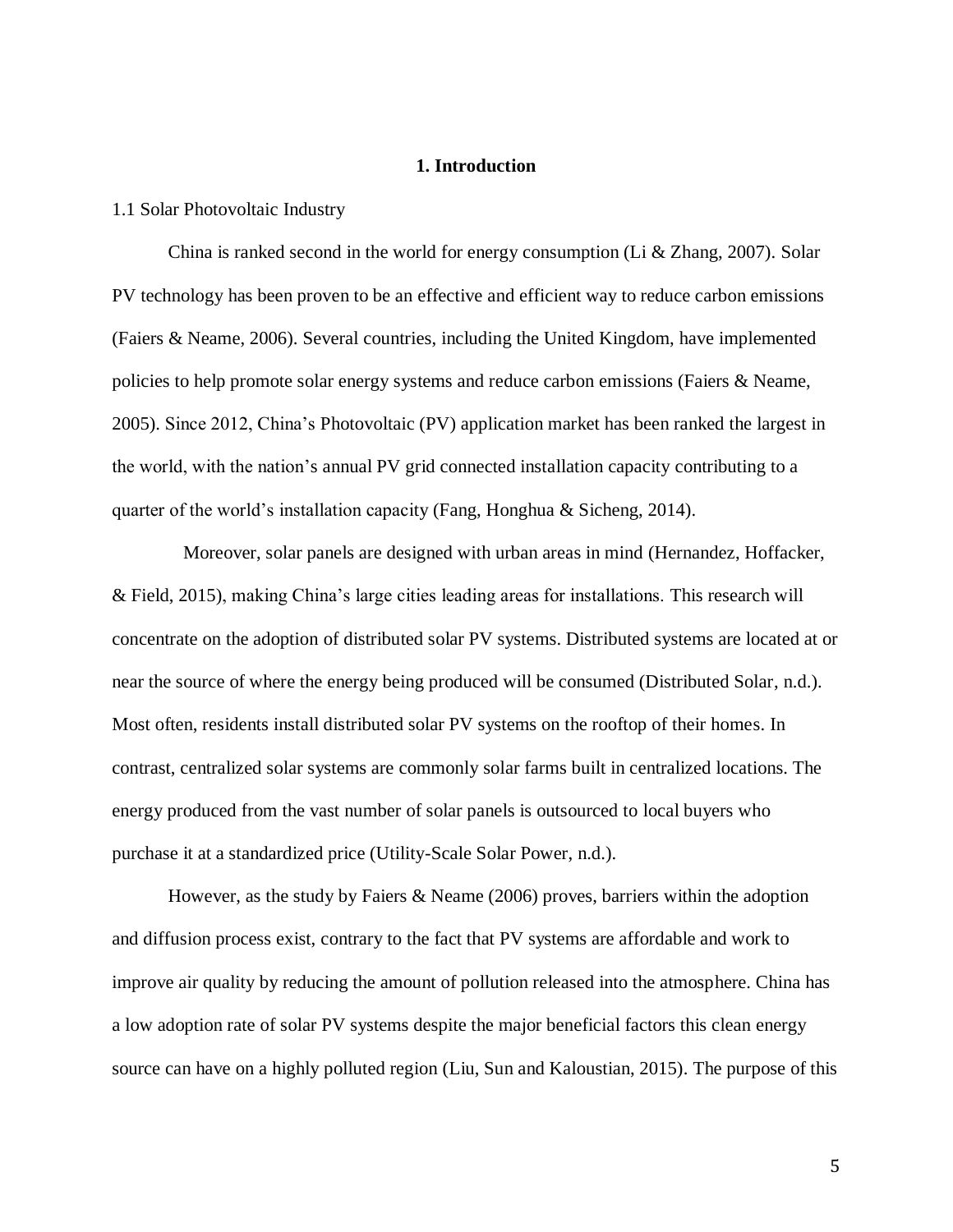paper is to explore the barriers of solar PV rooftop adoption, particularly among the potential consumer-college students as well as Generation X residents with first-hand data collected from China.

#### 1.2 Millennial Consumer Behavior

Due to China's strict policy on the number of children a family can have, especially in urban areas between late 1970 and 2010, children in China are gaining more authority within the household than they historically had (Goh & Kuczynski, 2009). Many families have just one or two children, making them a valuable asset as their parents and grandparents grow older. More respect is given to children because they are expected to provide for a three-generation family by themselves. This newfound sense of importance within a family is allowing children to be more assertive and dominant within the household (Goh & Kuczynski, 2009). The younger generation can now utilize their power to advocate for their own beliefs, which is beneficial if they are adopting the green lifestyle. Younger generations could not only be the future leaders in adopting solar PV system, but also be at an advantage to persuade their elders to switch to a solar PV system: an environmentally friendly product and a smart financial investment as well.

#### 1.3 Generation X Consumer Behavior

Generation X consumers have often been looked at as "hard to reach" when it comes to marketing new products or services (Richie, 1995). Although Generation X consumers may have "differing social, economic, and cultural backgrounds, they understand the common needs of their peers to be successful, to value their heritage, to be a part of their chosen group" (Richie, 1995). Generation X consumers do not have the same drive, demand, and hopes that the highly literate millennial Chinese citizens have. Generation X consumers are not as interested in technology and innovative adoptions that the well-educated younger generation is demanding.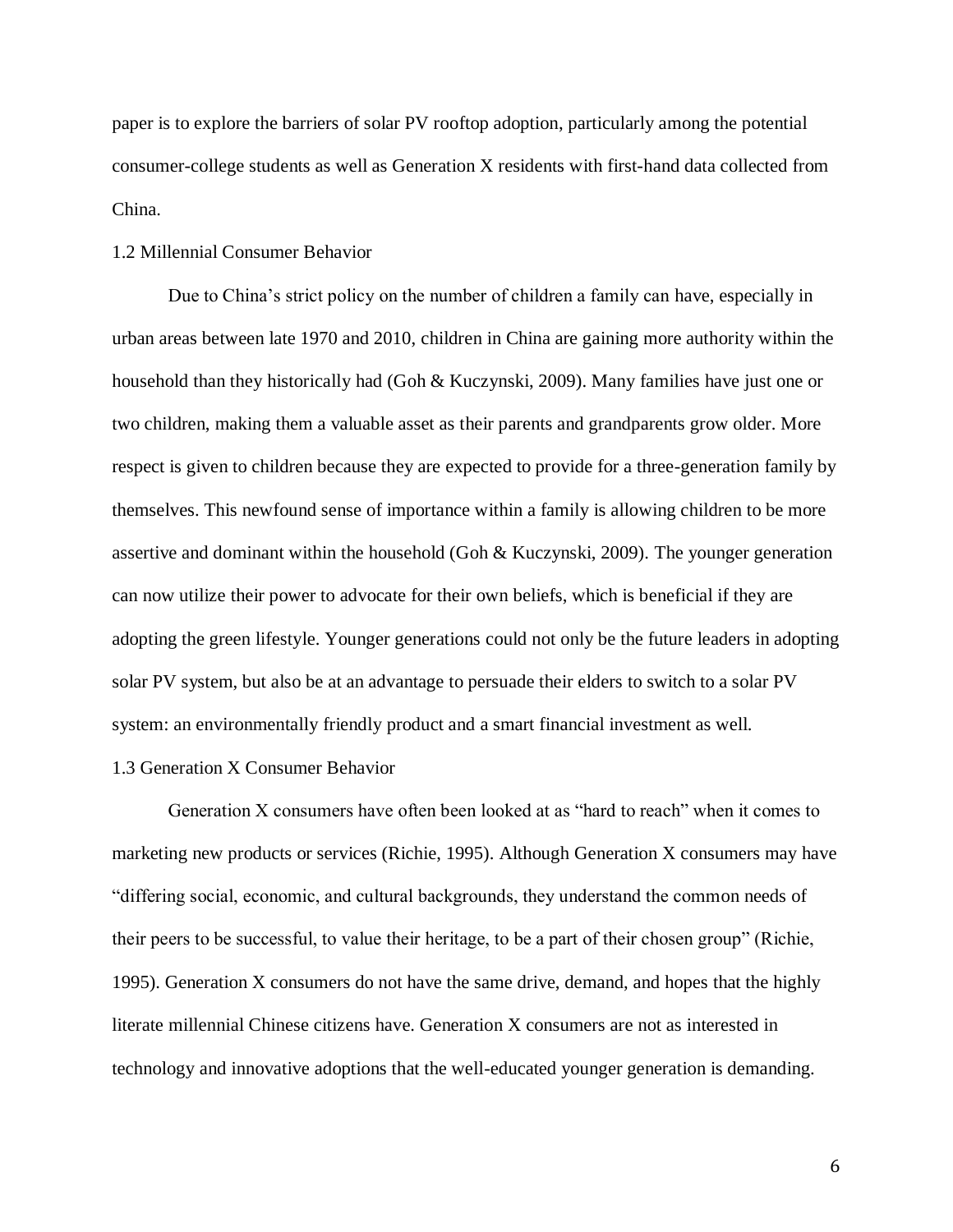They value their heritage and are less accepting of western ideas and products (Inside the Minds of a Chinese Consumer, 2006).

# 1.4 Hofstede's Cultural Dimensions

A culture's values can influence an individual's behavior (Hofstede, n.d.). Geert Hofstede defines six cultural factors that distinguish national culture and can have an impact on individual behavior (Hofstede, n.d.). These six cultural dimensions are power distance, individualism, masculinity, uncertainty avoidance, and long-term orientation. Hofstede designed a full version score system, which evaluated all these six factors in different nations (Hofstede & Minkov, 2013). The national score can be used to conduct some comparisons between countries to further understand the differences and similarities in their respective cultures. This paper specifically analyzes the cultural factors of China (Refer to Figure 1).



Figure 1 Hofstede's Cultural Scores by Country

Data sources: http://geert-hofstede.com/national-culture.html

The explanation and breakdown of the national score for China are below:

Power Distance is defined as the extent to which people accept unequal power distribution. Those who rank high in power distance understand the hierarchical system in place and accept that they have a lesser influence on society. China has a high power distance, ranked at 80 out of 100.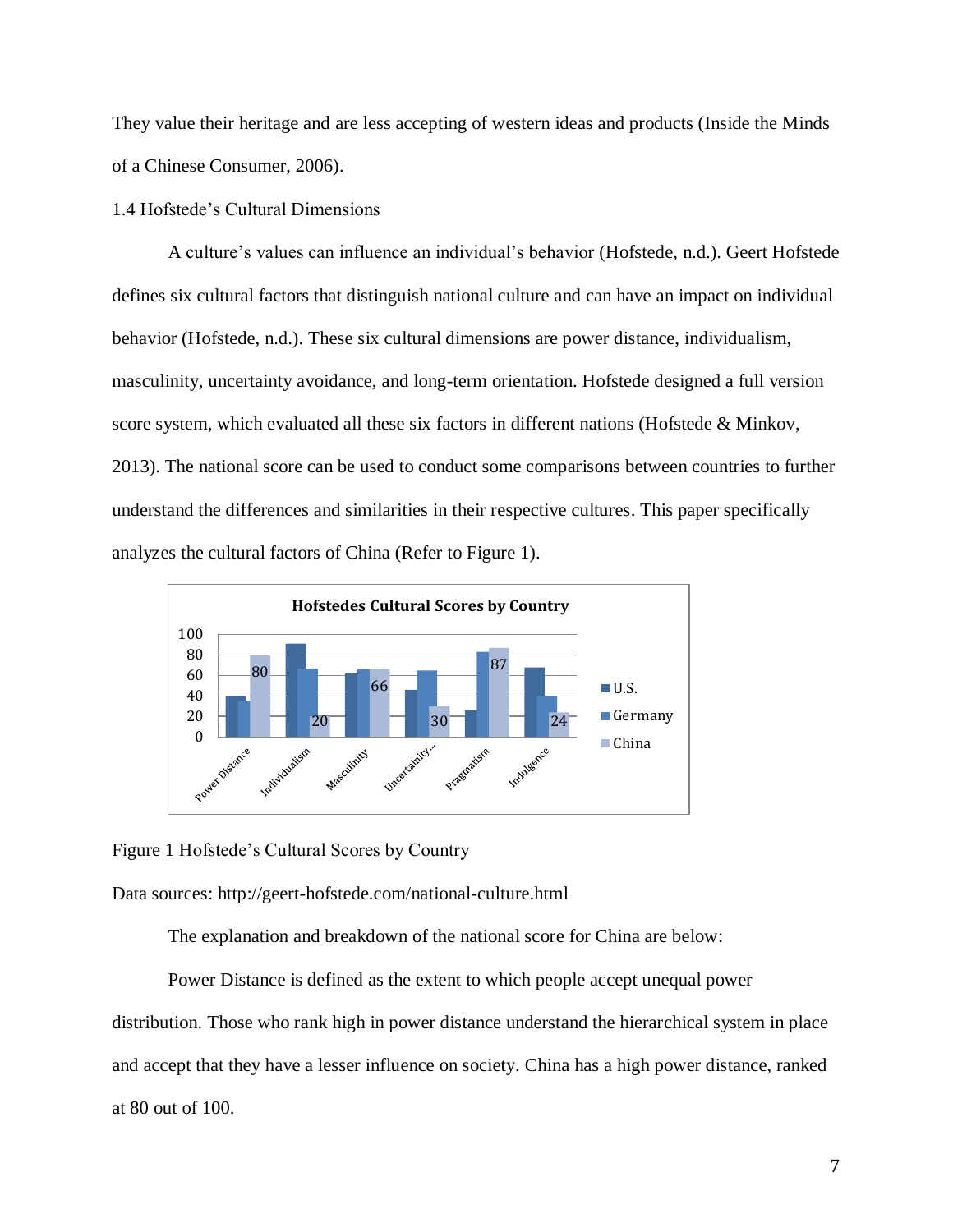An individualistic society is defined as one in which the ties between individuals are loose. In contrast, China is a very collective nation which reflects the low score of 20. Generations are raised under the same roof and their main priority is to care for one another as opposed to other nations such as the United States who have a more individualistic approach to life.

Indulgence is defined as a society that allows relatively free gratification of some desires and feelings. Historically, China ranks very low overall as a nation in this category with only a score of 24 out of 100. Citizens tend not to indulge in desires that are not necessities.

Long term refers to a society that fosters virtues, oriented towards future rewards. China is a nation that is always looking toward the future and the advancements that can be made to enrich the nation. This is reflected as the highest-ranking value with an overall score of 87 out of 100.

Masculinity is defined as a society in which gender roles are clearly distinct. In China, men act as the dominant figure and hold a majority of the power, making China a very masculine nation. According to Hofstede's dimensions, China ranks at 66 out of 100.

Uncertainty avoidance is the extent to which the members of institutions and organizations within a society feel threatened by uncertain situations. China ranks low in this category with an overall score of 30. Chinese residents are comfortable with ambiguity and learn to adapt when change is necessary.

Each of the questions on surveys relate to one of Hofstede's six dimensions and based on the answer given (1-5 scale) it can be determined how the surveyed individual ranks on the index. Hofstede's research indicates that China, as a whole, ranks high as a power driven, masculine society that focuses on the long-term orientation of actions. China is a collective

8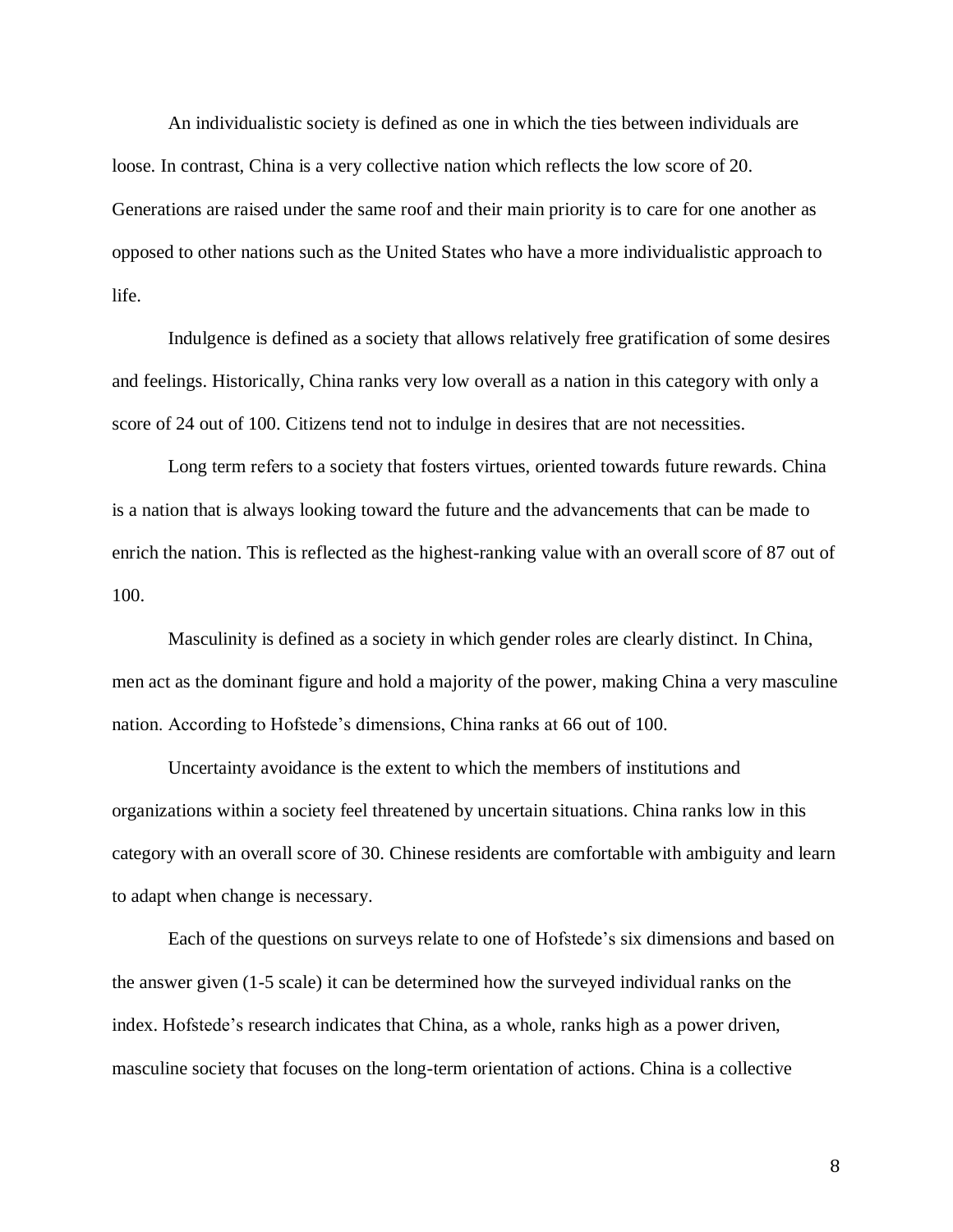nation that is influenced by family as opposed to individual gains. Furthermore, it ranks low in uncertainty avoidance and indulgence. (See the Figure 1)

In order to understand Chinese occupants' views on adopting solar energy, it is beneficial to look at Hofstede's cultural dimensions. Since China experiences large amounts of pollution in the major cities, the data will originate from surveys distributed in Shanghai and Beijing, China. Specifically, this research will focus on the Millennial generation, represented by college students and Generation X, represented by residents.

#### **2. Literature Review**

#### 2.1 Factors Influencing Technology Adoption

When considering adopting a new technology, there is a series of phases that consumers experience when considering their purchase. Faiers & Neame (2006) described the five phases of the technology adoption stage new consumers will experience before fully investing in a new system as; 1. Knowledge, 2. Persuasion, 3. Decision, 4. Implementation, 5. Conformation. When considering whether or not to adopt a solar PV system, customers will often experience most, if not all of these phases (Faiers & Neame, 2006). The most important stages of the adoption process are educating future consumers and then persuading them to make the conversion to a more technologically advanced PV system. Individuals who are educated and informed about the benefits of the system will be easier to persuade than uneducated individuals.

#### 2.2 Factors Influencing Solar PV Adoption

Several researchers in the field have considered various factors to be influential in shaping potential consumers' decision processes in solar PV adoption. Kaplan (1999) conducted an empirical analysis on how government policies impacted a consumer's willingness to adopt solar PV panels. The study went on to discuss that potential consumers are skeptical to convert to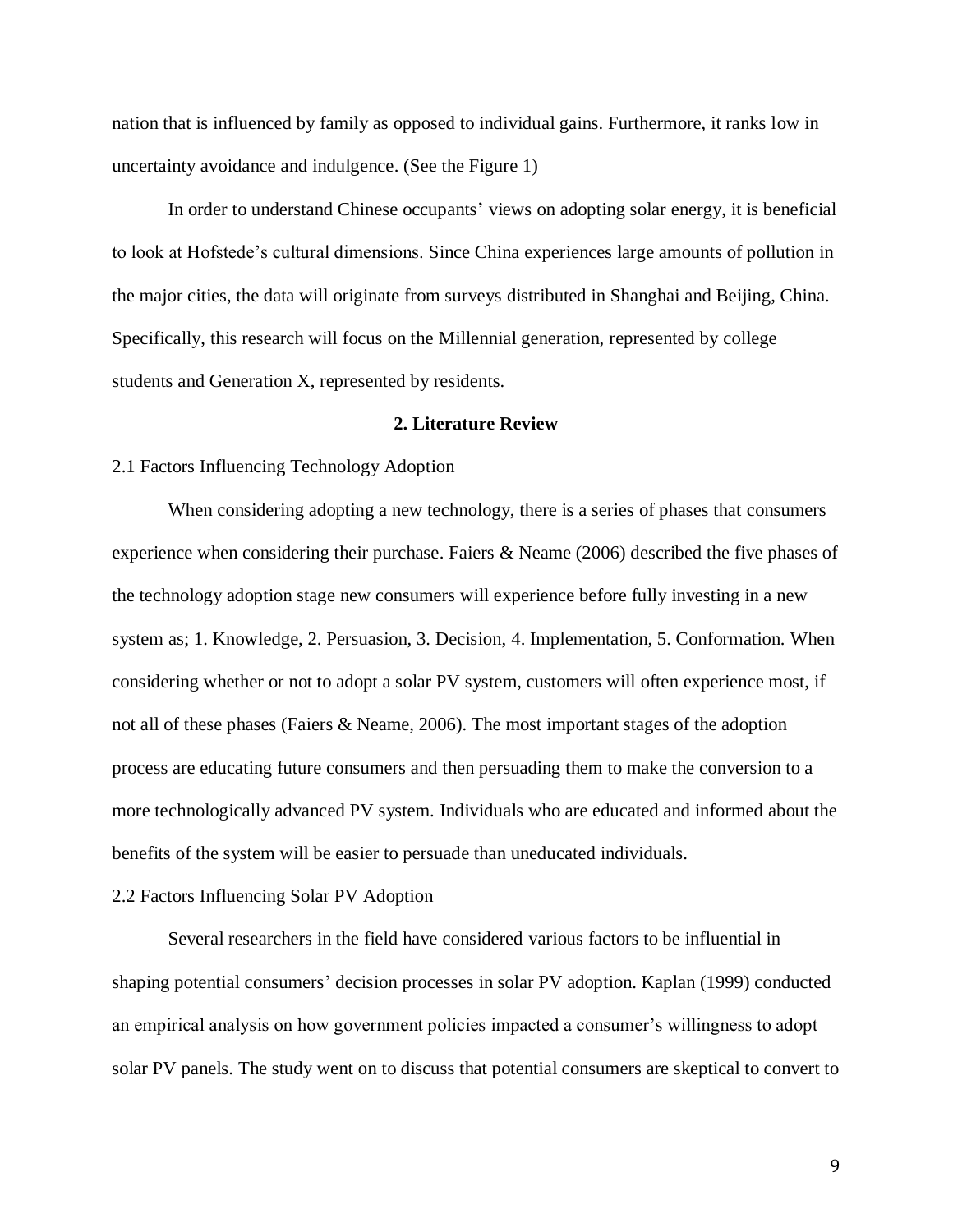solar PV systems due to a lack of confidence in the systems as well as their poor aesthetic appeal (Faiers & Neame, 2005). Furthermore, many of the studies, such as Kaplan's study (1999) and Faiers & Neame's study (2006), center their hypotheses on the environmental benefits solar PV systems offer as well as the policies that influence adoption. There is very limited research that studies the relationship between cultural factors and solar PV adoption.

Finally, several studies conducted looked at individuals' attitudes toward adoption in comparison to their social, educational, and economic backgrounds, as well as lifestyle choices. Fraj and Martinez's (2006) empirical study concluded that those who are striving to fulfill an ecological lifestyle are more apt to install a solar PV system on their home. Yuan, Zuo, & Ma (2010) collaborated on a survey questioning residents in Jinan City, Shandong province China about various solar energy systems and their viewpoints on adoption. The research concluded that while the idea of implementing solar energy systems is accepted, solar water heaters are favored over solar photovoltaic systems. Furthermore, income, age, and education were discovered to have a significant level of importance in explaining why solar PV systems are not being implemented, despite the levels of awareness the public has about the system. A study by Islam (2014) further claimed that "younger households who have a higher awareness level and are less sensitive to cost related factors are prone to higher early adoption rates" (p. 348).

#### 2.3 Cultural Factors Influencing Adoption

Hofstede conducted a study on how values influence national culture. Hofstede examined employees in the workplace to see how their values were influenced by culture (Hofstede & Minkov, 2013). He provided national rankings for each country for each off of his six established cultural dimensions. To date, there are rankings for 73 countries. Liu, Sun and Kaloustian (2015) followed the framework of Hofstede (Hofstede & Minkov, 2013) and elaborated all the

10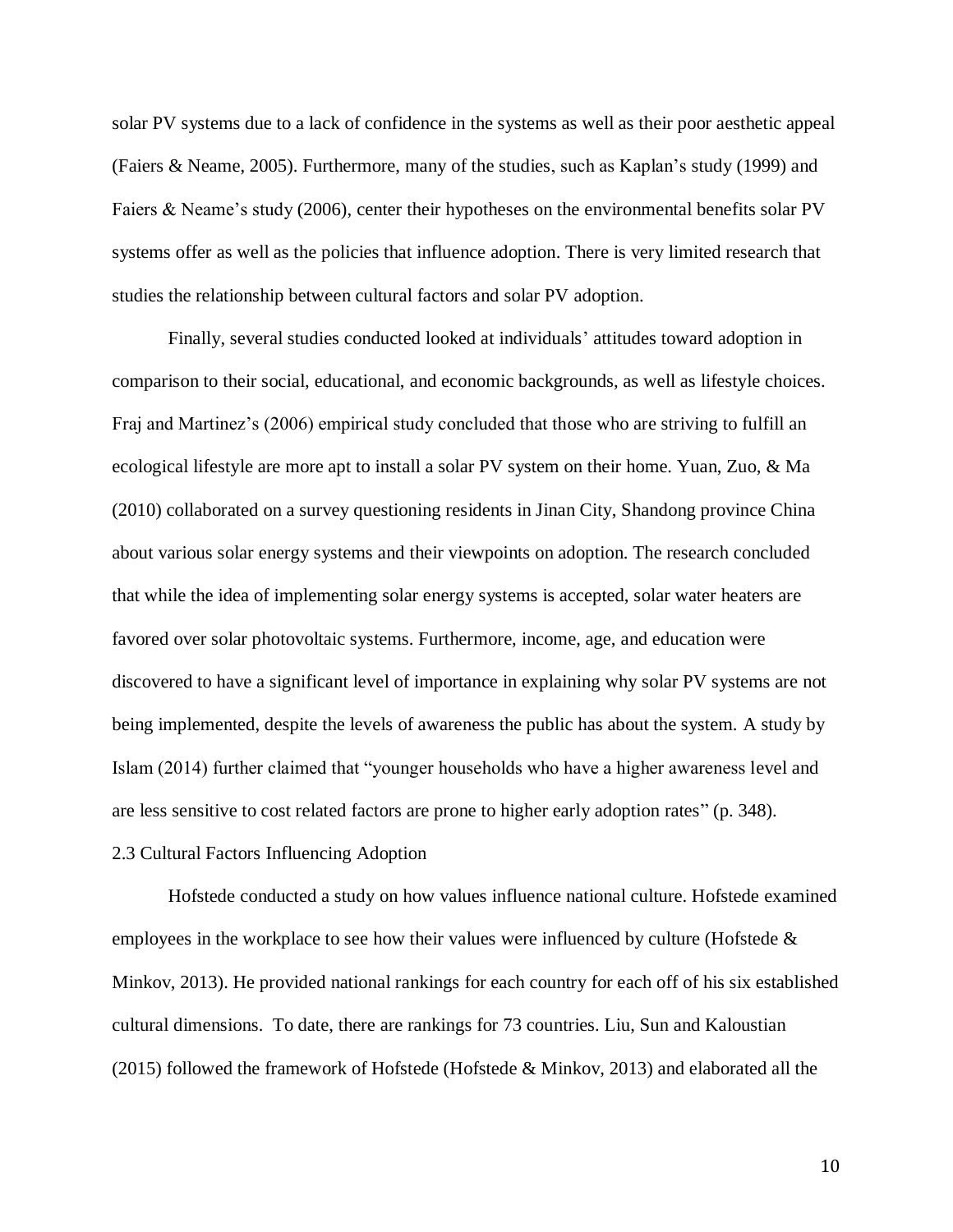cultural factors and potential influences on the solar PV adoption based on the context of China. This paper aims to explore the potential influences identified through a survey modeled off of Hofstede and Minkov's published Values Survey Module 2013 Questionnaire.

#### 2.4 Chinese Millennial Generation

There is a general belief that the younger generations are more likely to adopt solar PV systems. Labay and Kinnear's work (1981) established the most likely adopters of a solar PV system are young, educated people. By dividing potential adopters into various categories, results concluded that education, income level, and being a younger member of the family are characteristics of those most likely to adapt to a solar PV system. Younger generations categorized the benefits of solar energy to fall more in line with their personal values and consciousness for the environment. Millennials are usually believed to be more likely to adopt because of their knowledge and education about solar energy and the benefits it has on the environment. Towhidul Islam (2014) attributes slow adoption rates to the lack of knowledge potential consumers may have regarding the new technology. Older generations could potentially be hesitant to invest in a more technologically advanced heating system when they have been using a traditional source their entire life. Moreover, older generations of Chinese residents have not been found to possess the same ecological behavior traits that younger generations are being introduced to (Fraj & Martinez, 2006). A study conducted by Chen (2014) in Taiwan supports the idea that younger residents are being raised in a culture where there is a strong push to live an environmentally conscious life. Furthermore, consumer innovativeness and the willingness to experiment with new things are key characteristics in young adults willing to adopt solar photovoltaic products.

11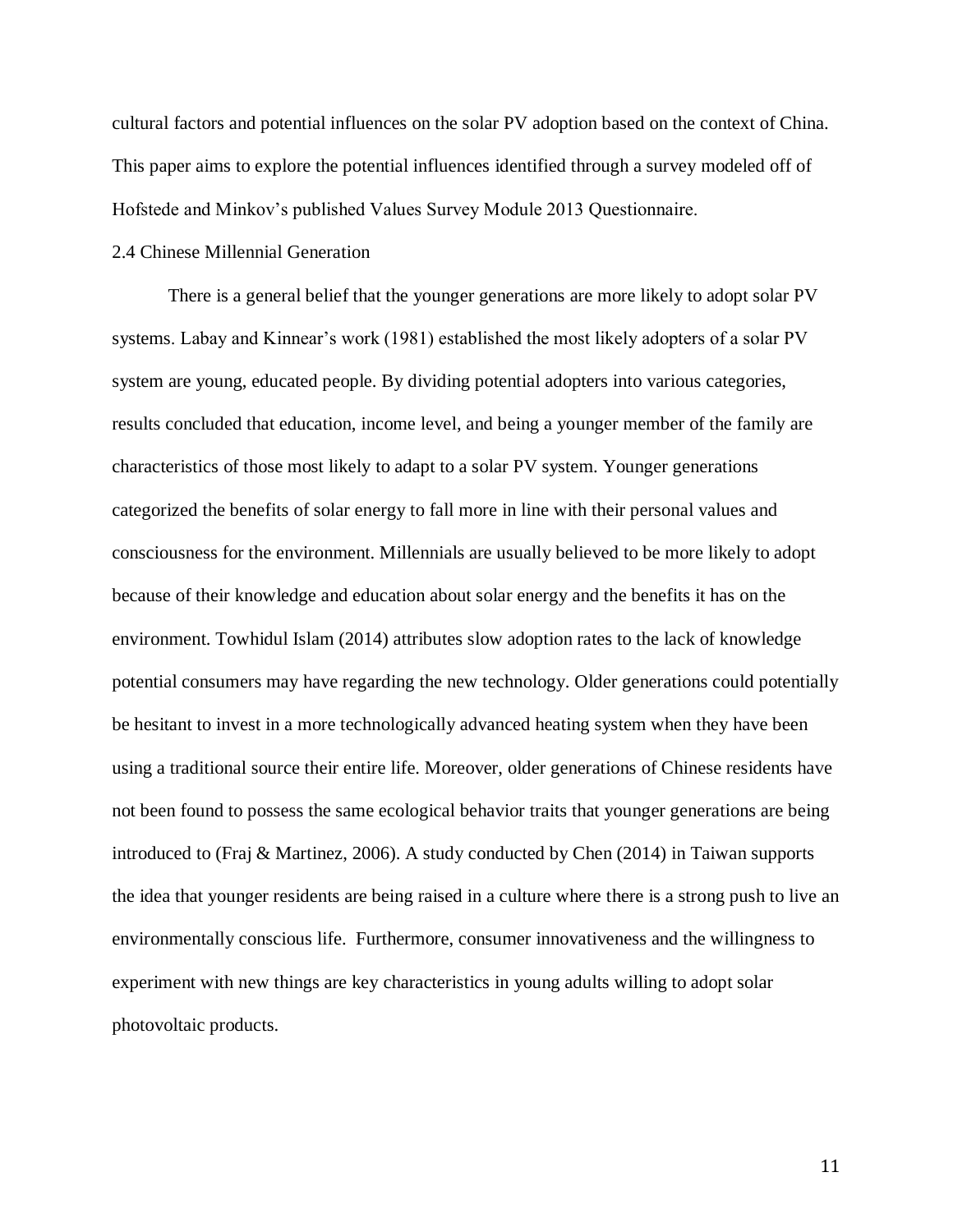#### 2.5 Our Contribution

Our research complements previous research with the empirical study using first-hand data collected in China. More specifically, our research bridges the gap identified as the lack of research addressing how the Chinese culture impacts the viewpoints and opinions of their young citizens. Specifically, the Millennial generation with higher education (college students) that is being raised in a world centered on global warming and pollution debates. Therefore, this paper researches current Chinese college students' and residents' attitudes to these fundamental cultural factors and further investigates how these factors differently influence different generations willingness to adopt solar PV systems. Unlike the previous studies, the survey was designed for and distributed to a large variety of Chinese occupants who reside in both urban and rural areas and have varying demographic backgrounds.

#### **3. Methodology**

The data for this project was collected during a three-week research trip to China in the summer of 2016 by surveying residents and college students. Throughout this trip, our research team distributed a survey to college students at two Universities: Shanghai Normal University and Beijing Jiaotong University. The data collected from college students was obtained from visiting undergraduate and graduate classrooms and inviting them to participate in our survey. The college students' survey consisted of 51 questions with a majority of them relating to Hofstede's cultural dimensions. There was also a section focused on demographics such as age, income, and education. A shorter version of the survey was distributed to residents at local tourist attractions in Shanghai and Beijing. The survey consisted of 24 questions, all of which were also asked on the college student survey. Residents were approached in busy areas of the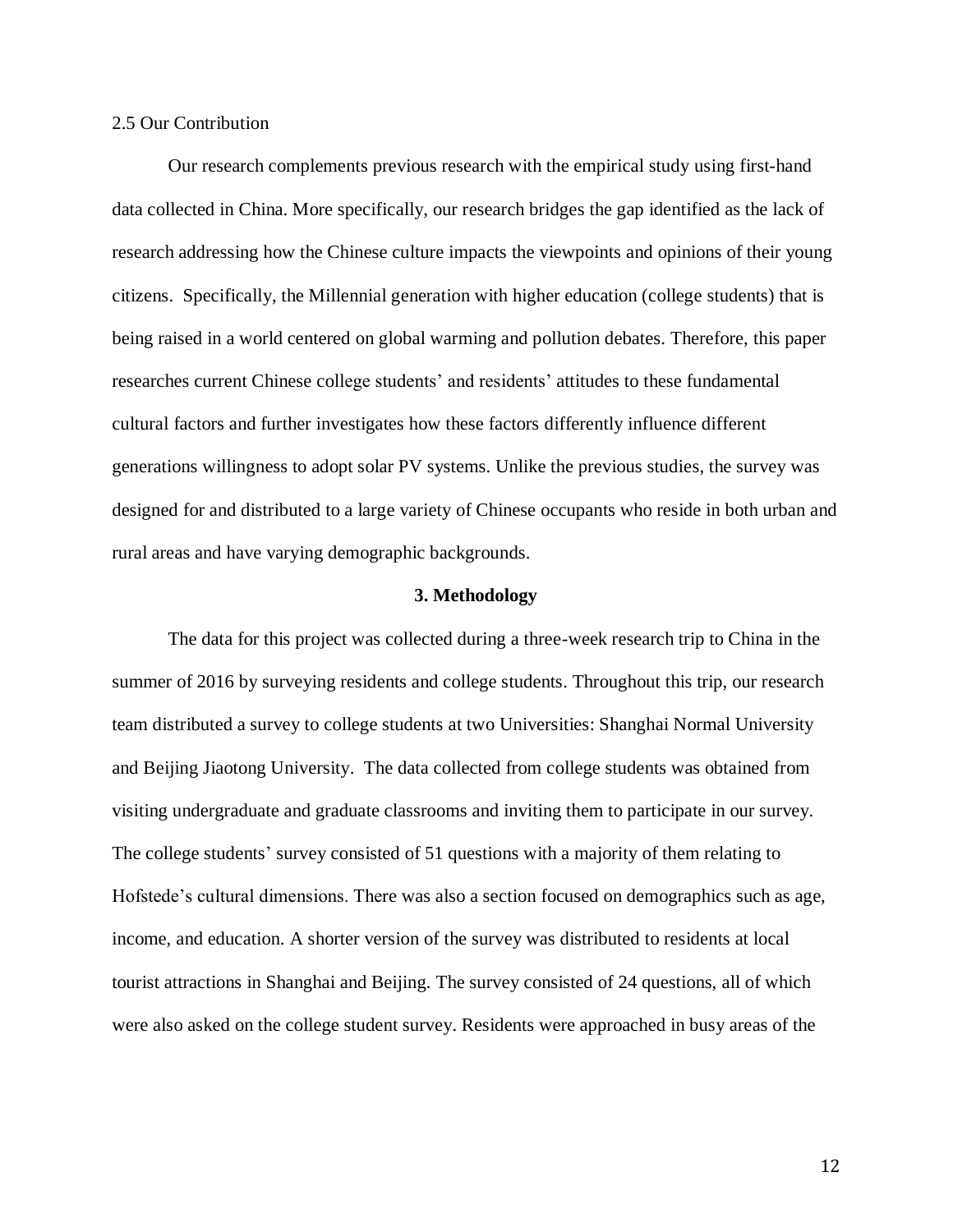city such as shopping centers and tourist locations and were asked to participate by taking the survey.

We strategically chose to visit universities and tourist attractions to ensure a variety in the demographics of participants. Many of the surveyed college students have traveled from all over the nation to attend these two major universities, which provides for a wide array of geographic backgrounds. Moreover, many of the residents surveyed at the tourist attractions were visiting the sites from other areas of the country, further expanding our range of responses. These locations ensured that not everyone surveyed lived locally in Shanghai and Beijing, but instead created a mix of rural, suburban, and urban upbringings.

The college student survey was distributed in English since many of the students have had over ten years of experience learning the language. However, since many of the Generation X respondents are not as well educated and are not fluent enough in English to comprehend the survey, they were given surveys in Mandarin and the results were later translated into English. Prior to the completion of the survey, all of the participants received a brief explanation of the purpose of the survey and agreed to participate. In total, 452 college students and 63 residents filled out the questionnaire. The results of both generations were compared to show any significant differences between the two.

All of the collected data was entered into an Excel data sheet and imported into SPSS. By conducting basic cross-tab analysis on each cultural factor, as well as linear regressions, this research compares and contrasts Chinese college students' and residents' viewpoints based on cultural factors.

13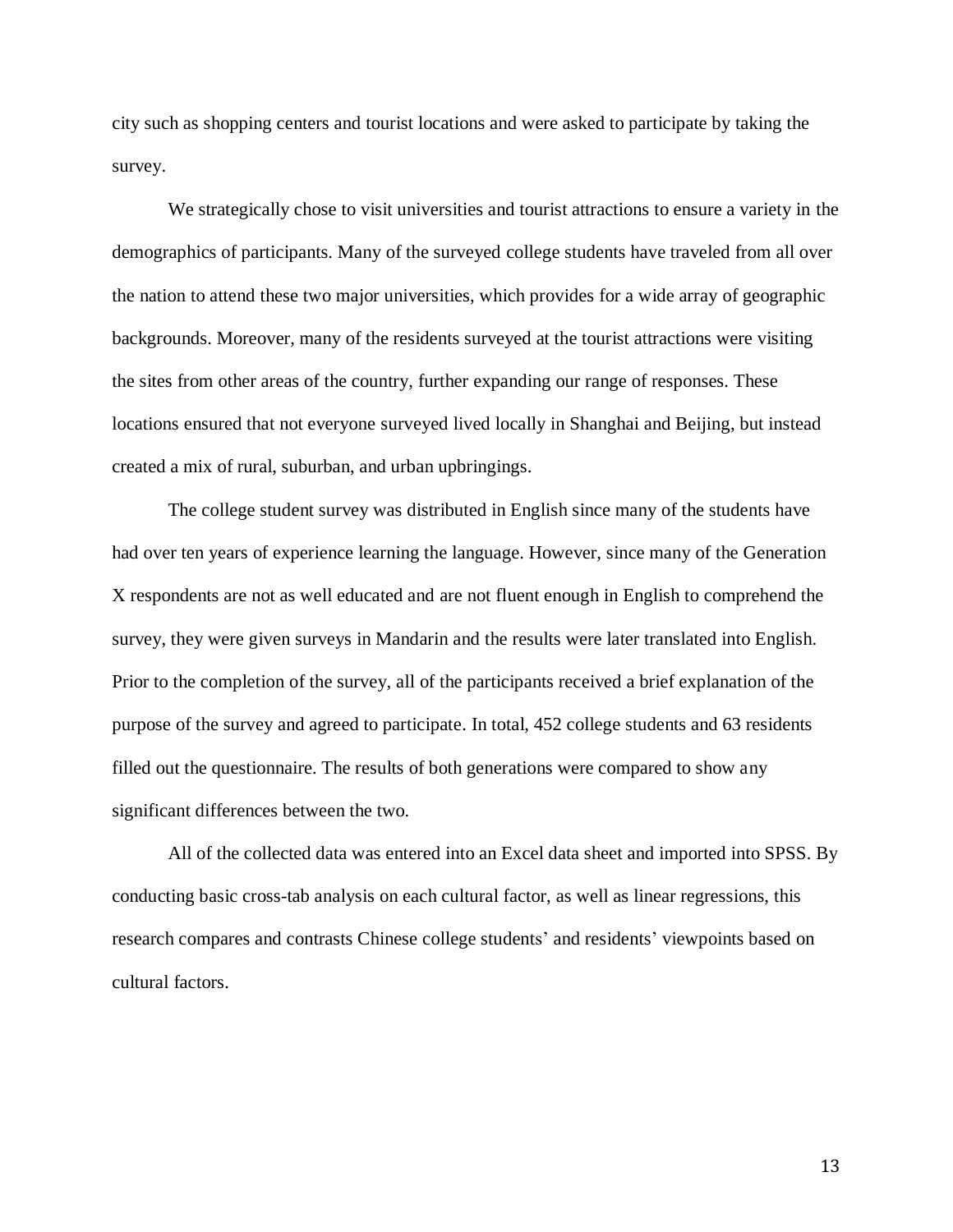#### **3. Hypotheses**

Due to the lack of studies conducted within this field of research focusing on cultural factors, this paper focuses on the influence cultural factors may have on adoption for both college students and the residents surveyed. The following two sets of hypotheses were proposed for each environmental factor and were tested for accuracy:

H0: Comparing the group of college students who installed solar PV systems with the group who didn't, there is no difference in the percentage of each group agreeing to this statement.

H0': Comparing the group of college students who didn't install solar PV systems with the group of residents who didn't install, there is no difference in the percentage of each group agreeing to this statement.

#### **5. Survey Design**

The surveys distributed were designed to assess how significant Hofstede's cultural dimensions were to influencing participants' viewpoints on solar rooftop photovoltaic adoption. The survey had three parts: questions about solar PV current adoption, questions about the cultural dimensions and questions about demographics.

The cultural factor questions were adopted from Hofstede's cultural dimensions framework (Hofstede & Minkov, 2013). For every question, it used a 1-5 like value scale. In most questions, participants were asked on a 1-5 scale how much they agreed or disagreed with the following statements. Some of the questions asked evaluated the importance of statements with the response of 5 signifying the utmost importance and a response of 1 signifying the least importance.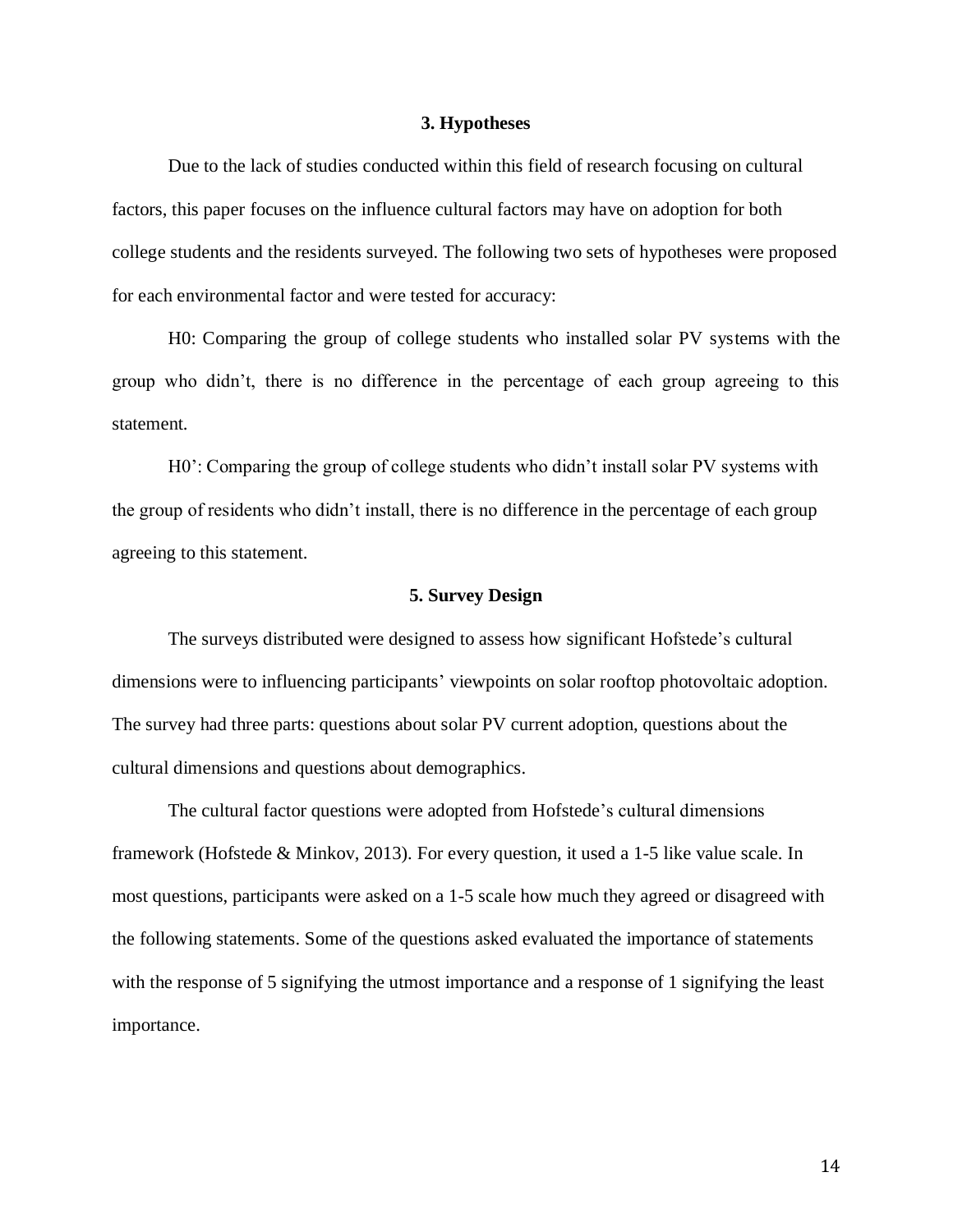## **6. Results**

# 6.1 Demographics of College Students

In total there were 453 college students who answered the survey at both universities. There was an equal representation of gender with 48% of respondents being female and 52% male. All participants were well educated and are currently in the process of earning either a graduate or undergraduate degree. The most popular major was Engineering with approximately 57% of all students studying this field, followed by Business and Humanities. Almost 93% of students stated they do not work while in school and are instead supported by their families; a common societal norm for Chinese students.

The following Table 1 indicates the demographic characteristics of the college student respondents.

| Characteristic  | Range                | Percentage from<br><b>College Students</b><br>$\%$ |  |
|-----------------|----------------------|----------------------------------------------------|--|
|                 |                      | $(N=453)$                                          |  |
| Age             | Under 20             | 40.13                                              |  |
|                 | $20 - 30$            | 59.42                                              |  |
|                 | $31 - 40$            | 01.11                                              |  |
| Gender          | Male                 | 48.00                                              |  |
|                 | Female               | 52.00                                              |  |
| Main Occupation | Do Not Work          | 92.87                                              |  |
|                 | Part Time Job        | 07.13                                              |  |
| Major           | Science              | 14.21                                              |  |
|                 | Engineering          | 56.76                                              |  |
|                 | Humanities           | 39.98                                              |  |
|                 | <b>Business</b>      | 16.85                                              |  |
|                 | Other (Law, Medical) | 12.20                                              |  |
| Geographic      | North China          | 28.86                                              |  |
|                 | Northeast China      | 06.26                                              |  |
|                 | East China           | 31.10                                              |  |
|                 | Southwest China      | 06.26                                              |  |
|                 | Northwest China      | 06.49                                              |  |
|                 | South Central China  | 21.93                                              |  |

#### Table 1: Demographics of College Student Participants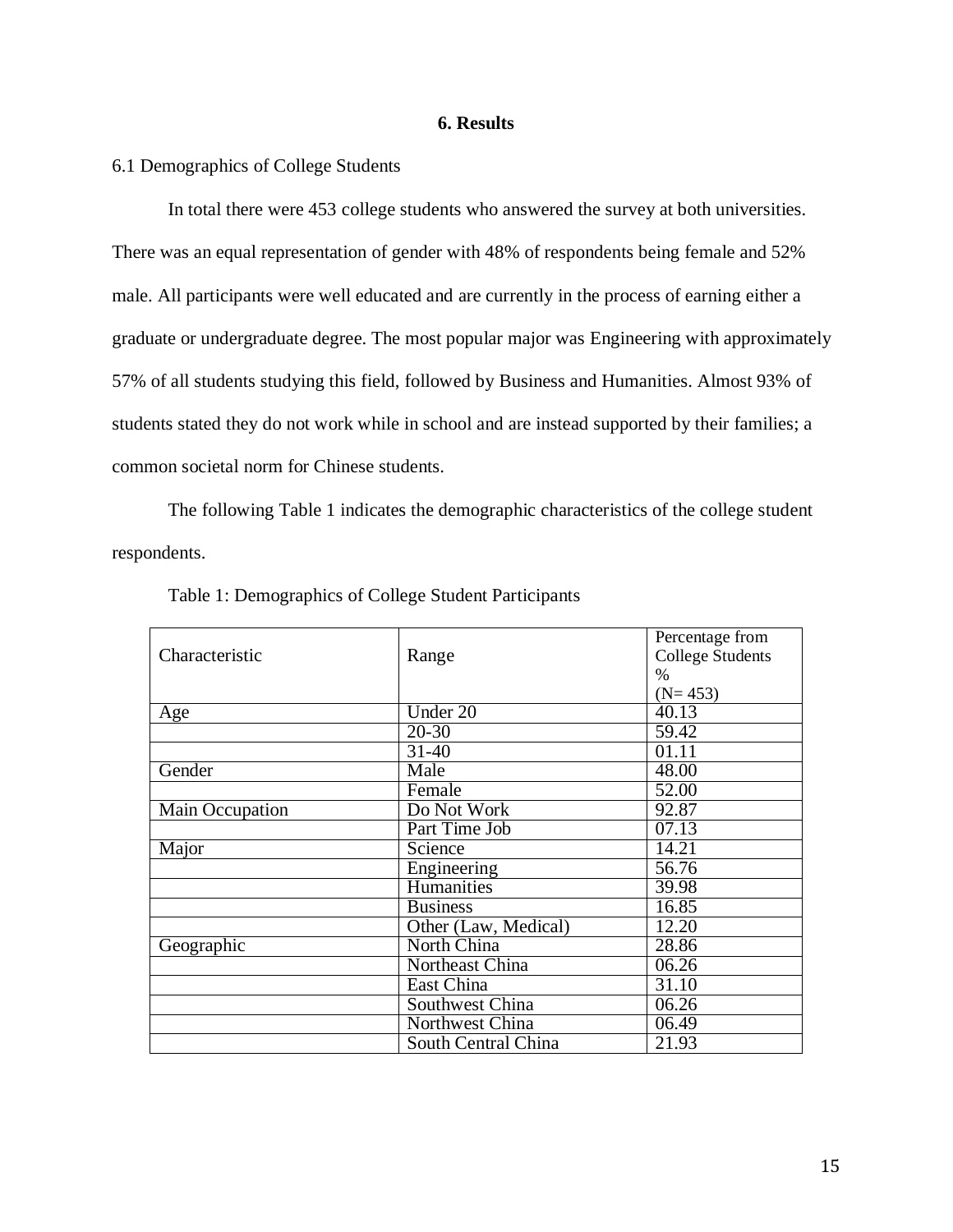Sixty-three residents were surveyed on the streets of Beijing and Shanghai, China. There was an even ratio of male to female participants and approximately 75% of them had at least some level of college education. The average income for those surveyed was between 60,000- 200,000 RMB (\$8,700- \$29,000 USD) and 46% reported living with family members. Overall, there were a variety of geographic locations covered with 24% reporting living in North China, 36% living in East China and 22% living in South China.

The Following Table 2 indicates the demographic characteristics of the resident -

# respondents.

|                          |                        | Percentage from  |
|--------------------------|------------------------|------------------|
| Characteristics          | Range                  | <b>Residents</b> |
|                          |                        | $\%$             |
|                          |                        | $(N=63)$         |
| Age                      | Under $20$             | 03.51            |
|                          | $20 - 30$              | 63.16            |
|                          | $31 - 40$              | 15.79            |
|                          | $41 - 50$              | 08.77            |
|                          | $51-60$                | 03.51            |
|                          | 61 and over            | 05.26            |
| Gender                   | Male                   | 49.20            |
|                          | Female                 | 50.80            |
| <b>Highest Education</b> | <b>Primary School</b>  | 03.33            |
|                          | <b>High School</b>     | 25.00            |
|                          | <b>Some College</b>    | 26.67            |
|                          | <b>Bachelor Degree</b> | 31.67            |
|                          | <b>Graduate Degree</b> | 11.67            |
|                          | (Masters and Above)    |                  |
| Main Occupation          | Have no work           | 05.00            |
|                          | Unskilled or semi-     | 18.33            |
|                          | skilled manual worker  |                  |
|                          | Professional           | 11.67            |
|                          | Management             | 30.00            |
|                          | Other                  | 35.00            |
| <b>Income Range</b>      | 0-60,000 RMB           | 42.86            |
|                          | 60,000-200,000 RMB     | 37.50            |
|                          | 200,000-400,000 RMB    | 08.93            |
|                          | Above 400,000 RMB      | 07.14            |
| Living Arrangement       | Own a detached home    | 08.47            |
|                          | Own an apartment/      | 23.73            |
|                          | condo                  |                  |
|                          | Renting                | 18.64            |

Table 2: Demographics of Resident Participants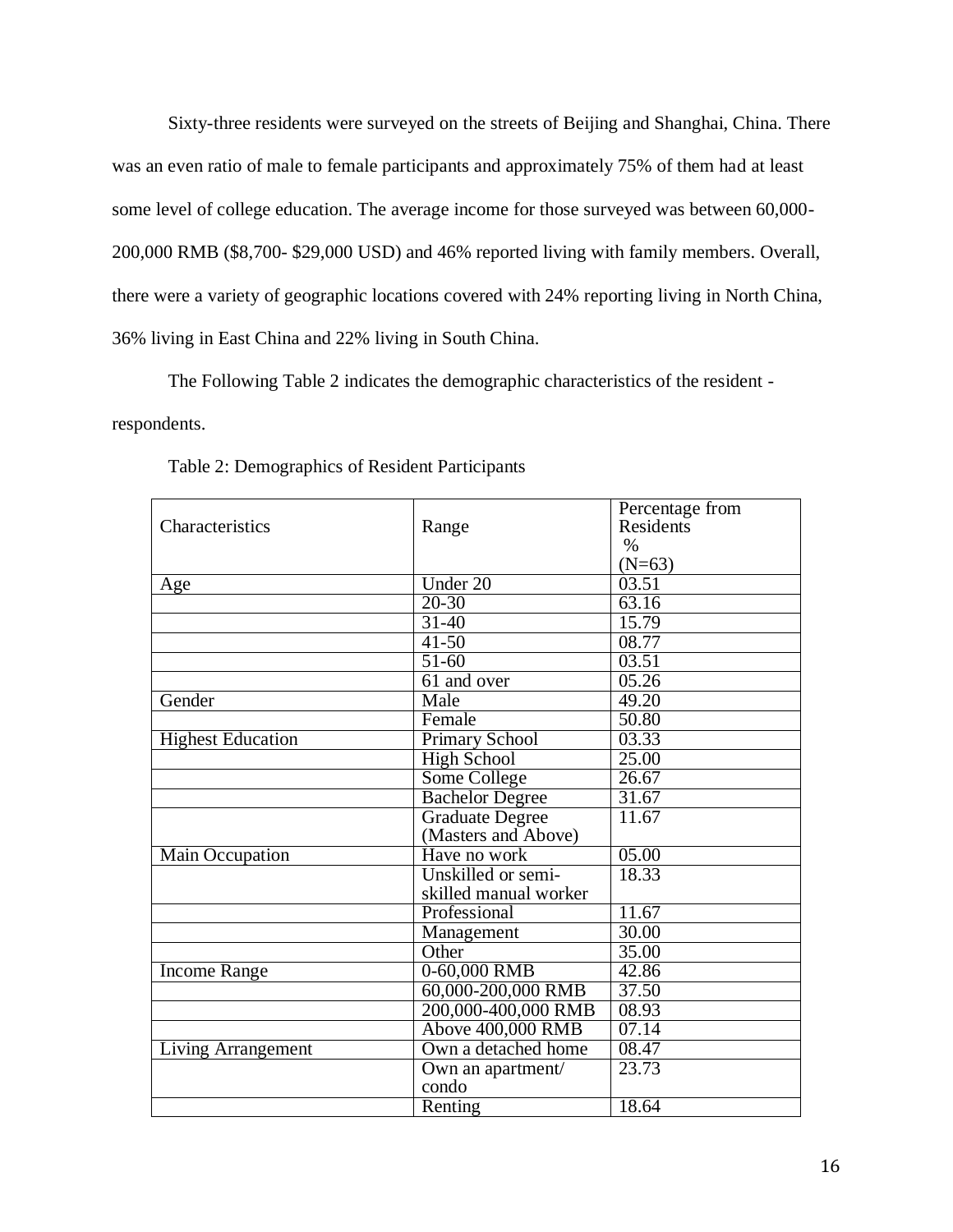|            | Living with family  | 49.15              |
|------------|---------------------|--------------------|
| Geographic | North China         | 25.00              |
|            | Northeast China     | 06.67              |
|            | East China          | $38.\overline{33}$ |
|            | Southwest China     | 00.00              |
|            | Northwest China     | 05.00              |
|            | South Central China | 23.33              |
|            | <b>Other</b>        | 01.67              |

#### 6.2 Cross-tab Analysis Results

Cross-tab analyses were applied to establish which cultural factors had an impact on respondents' viewpoints of solar rooftop PV adoption. These cross-tab analyses were conducted for each group surveyed and broken down by cultural dimensions. They were then compared to identify significant differences in the results. Refer to Tables 3 through 14 for breakdowns of each factor and the influence they had or didn't have on solar PV adoption.

## 6.2.1 Power Distance

In terms of Power Distance, the following question was selected to analyze: "Be consulted by your boss in the decision involving you work". The questions selected on the survey relevant to this value asked participants to rate on a scale of 1-5 how important certain personal issues were to them. If they believed it is important, it means they do not agree with power distance, and instead are looking for some equality in the division of power. Those who answered with disagree or strongly disagree actually accepting inequality.

| College<br><b>Students</b> | Be consulted by your boss in decision involving your work |                         |                           |                   |                         |         |  |  |
|----------------------------|-----------------------------------------------------------|-------------------------|---------------------------|-------------------|-------------------------|---------|--|--|
| Response                   | Of little or no<br>importance                             | Of little<br>importance | Of moderate<br>importance | Very<br>Important | Of utmost<br>importance | Total   |  |  |
|                            |                                                           |                         |                           |                   |                         |         |  |  |
| N <sub>0</sub>             | 1.67%                                                     | 10.12%                  | 39.94%                    | 38.29%            | 9.92%                   | 100.00% |  |  |
| Yes                        | 3.53%                                                     | 43.53%                  | 40%                       | 7.1%              | 4.71%                   | 100.00% |  |  |

Table 3: Cross-tabulation on Power Distance: College Students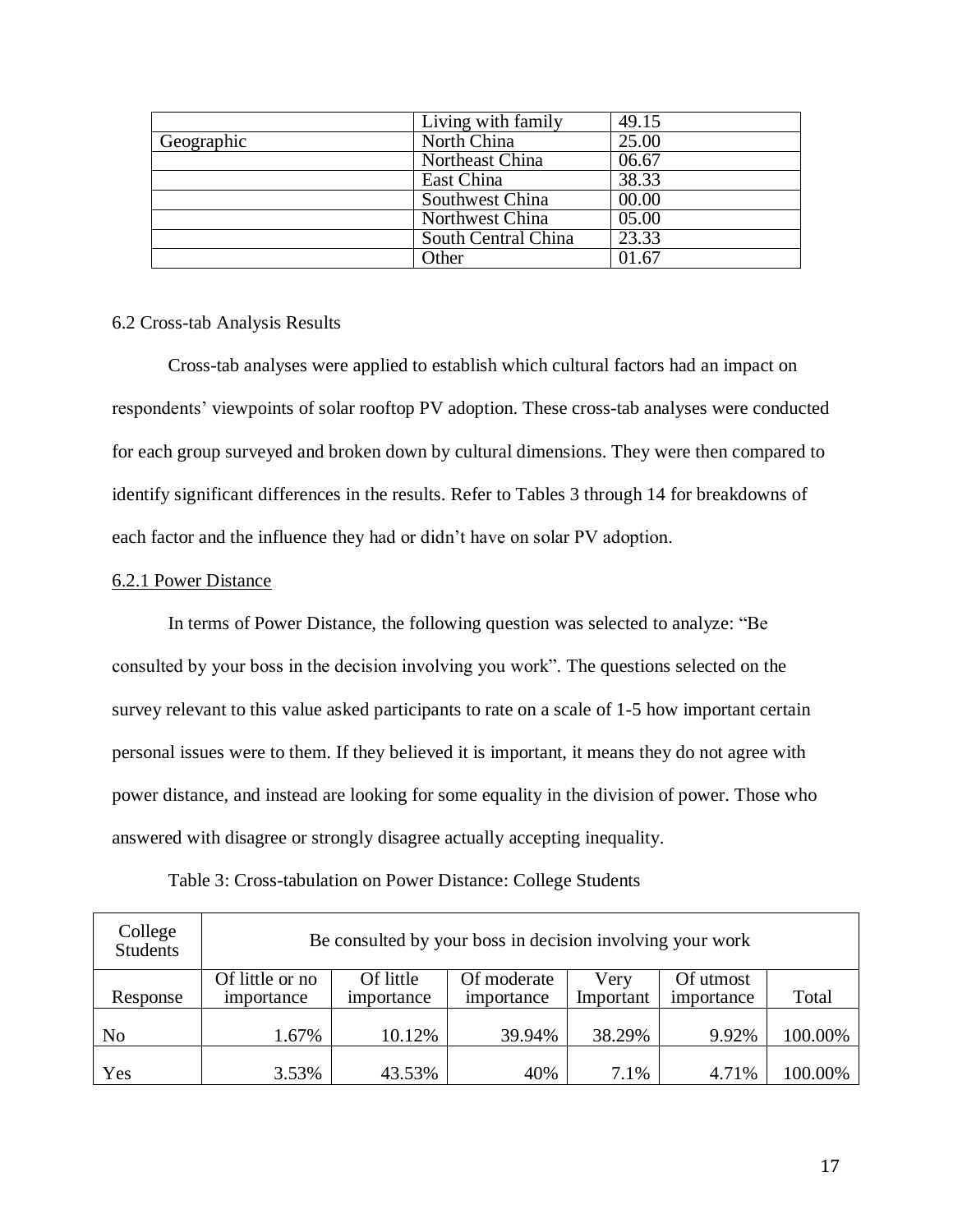Data indicated that a majority of college students who have installed solar PV systems agreed with this statement and, in turn, disagreed with power distance. In total 26.32% of students who have adopted a solar PV system responded to this question with "very important" or "of utmost importance" find power distance to be of little importance. Of those who answered no to having solar PV systems installed on their homes, 29.63% agree with this statement, showing they do not agree with power distance.

| Residents | Be consulted by your boss in decision involving your work |                         |                              |                   |                         |         |  |  |
|-----------|-----------------------------------------------------------|-------------------------|------------------------------|-------------------|-------------------------|---------|--|--|
| Response  | Of little or<br>no<br>importance                          | Of little<br>importance | Of<br>moderate<br>importance | Very<br>Important | Of utmost<br>importance | Total   |  |  |
| No        | 5.56%                                                     | 12.96%                  | 37.03%                       | 29.63%            | 14.82%                  | 100.00% |  |  |
| Yes       | 0.00%                                                     | 40.00%                  | 0.00%                        | 20.00%            | 40.00%                  | 100.00% |  |  |

Table 4: Cross-tabulation on Power Distance: Residents

Data indicated residents who have installed solar PV system agreed with this statement, opposing the idea of power distance. In total, 40% of those who answered yes found this to be of little importance, while 60% found it important, indicating they do not agree with power distance. Of those who have not installed a solar PV system on their home, nearly 70% found this to be important, also indicating that they disagree with power distance.

#### 6.2.2 Individualism

In terms of individualism or collectivism, the responses for the question "If a coworker gets a prize, I would feel proud" were analyzed. Participants were asked on a 1-5 scale how much they agree or disagree with the following statement, "If a coworker gets a prize, I would feel proud." Based on the results, if participants strongly agreed with this statement, it indicates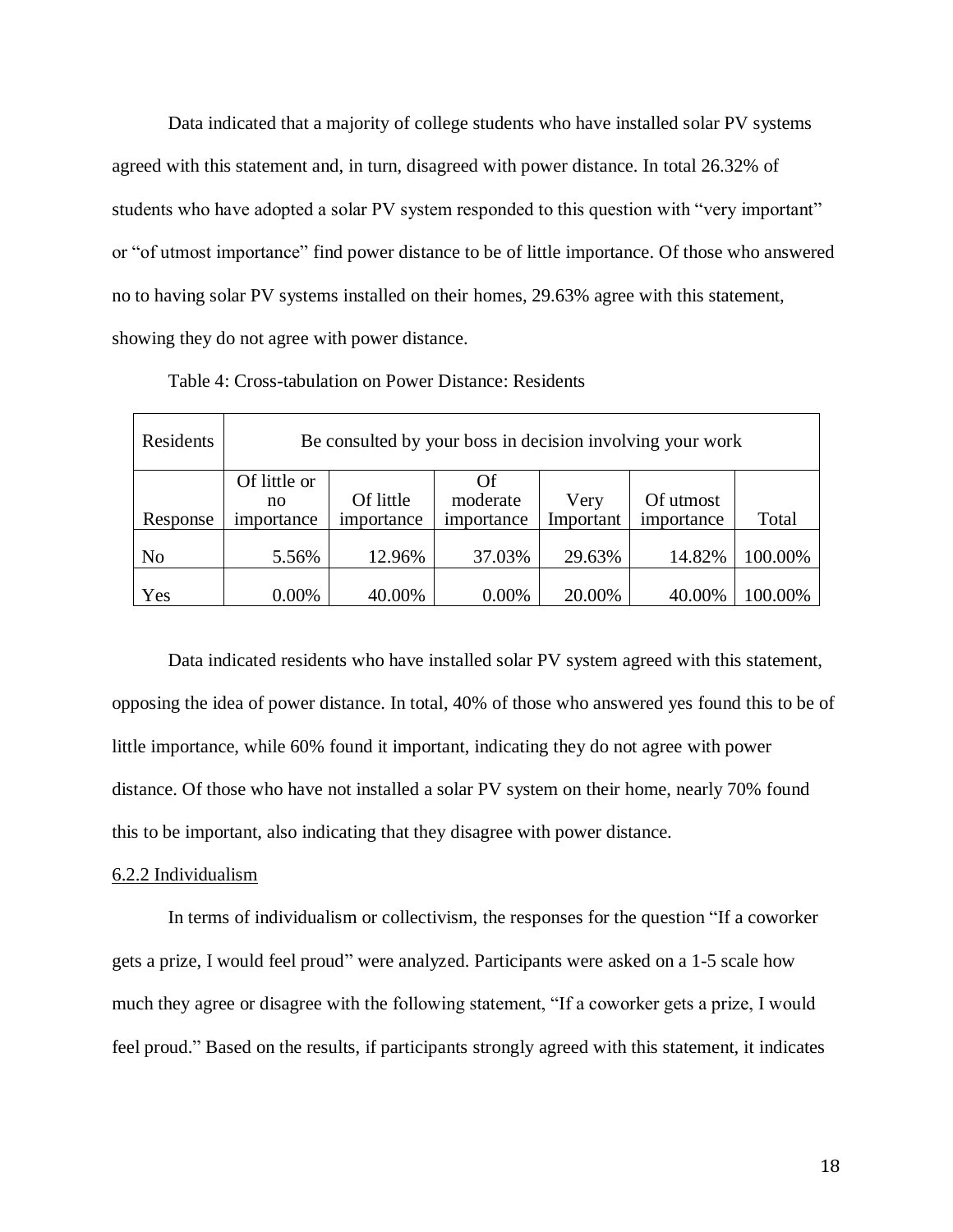they have collectivist views as opposed to individualistic ones. If they agree or strongly agree,

they are collectivists; otherwise, they would be individualists.

| College Students | If a coworker gets a prize, I would feel proud |          |           |        |                   |         |  |
|------------------|------------------------------------------------|----------|-----------|--------|-------------------|---------|--|
| Response         | <b>Strongly Disagree</b>                       | Disagree | Undecided | Agree  | Strongly<br>Agree | Total   |  |
| No               | 2.45%                                          | 10.08%   | 19.35%    | 52.04% | 15.80%            | 100.00% |  |
| Yes              | 1.18%                                          | 7.06%    | 9.41%     | 63.35% | 20.00%            | 100.00% |  |

The results of the individualism question show that a majority of the college students surveyed have a collectivist viewpoint. This result was expected when considering China's high overall ranking as a collectivist nation. 83.35% of students who have installed solar PV panels agreed with this statement, signifying they have a collectivist notion. Those who have not adopted a solar PV system also agreed with this statement. In total, 67.84% agreed with the statement.

Table 6: Cross-tabulation on Individualism: Residents

| Residents | If a coworker gets a prize, I would feel proud |          |           |        |                       |         |  |  |
|-----------|------------------------------------------------|----------|-----------|--------|-----------------------|---------|--|--|
| Response  | <b>Strongly Disagree</b>                       | Disagree | Undecided | Agree  | <b>Strongly Agree</b> | Total   |  |  |
| No        | 1.82%                                          | 3.64%    | 23.64%    | 52.73% | 18.18%                | 100.00% |  |  |
| Yes       | 0.00%                                          | $0.00\%$ | 25.00%    | 75.00% | $0.00\%$              | 100.00% |  |  |

Similar to the college students, the residents' responses indicated a collectivist viewpoint, which was expected considering the national ranking for the country. In total, 75% of all respondents who have adopted as solar PV system agreed with this statement. It is also important to note that of the participants who have adopted solar PV systems, none of them disagreed with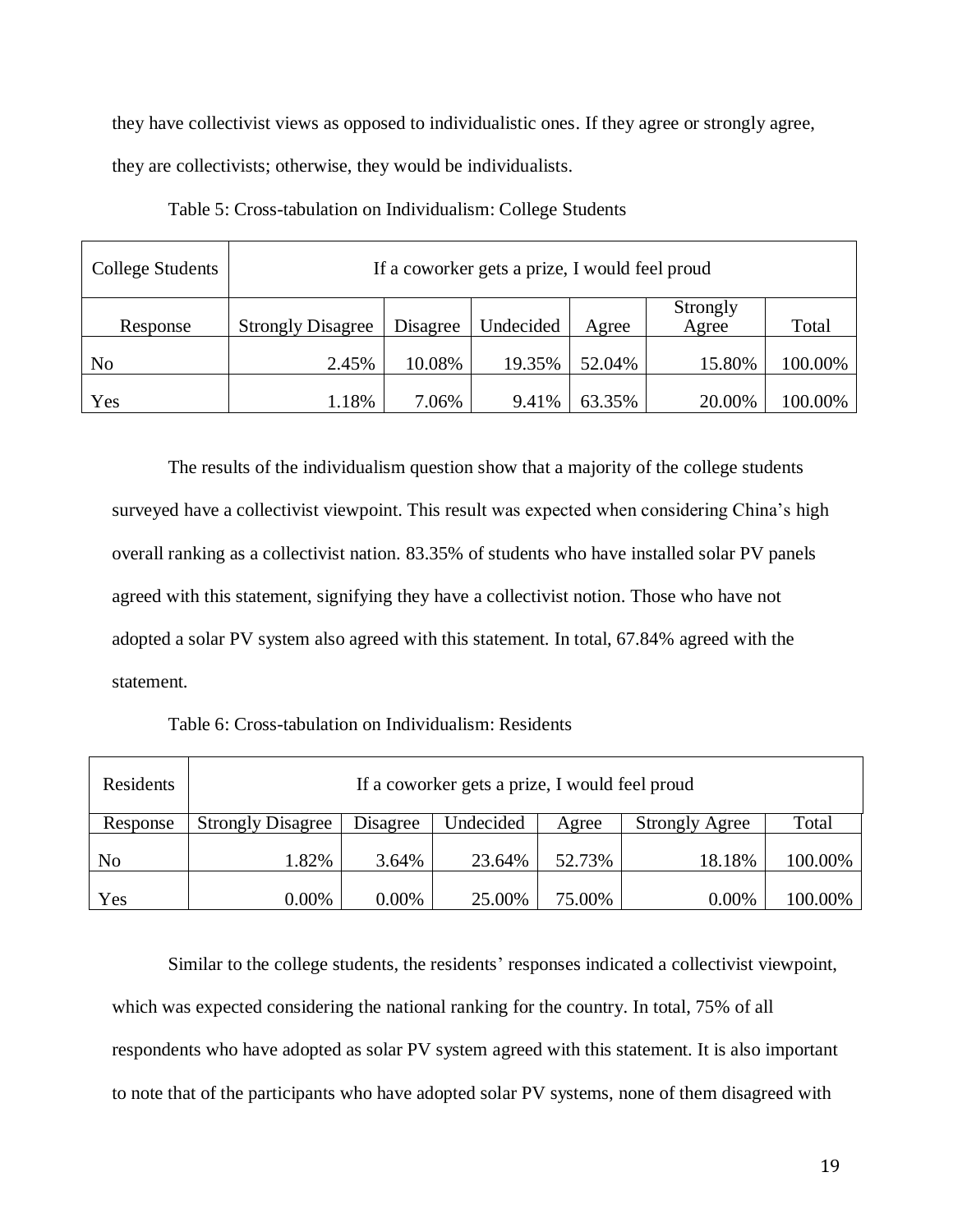the statement, but 25% of respondents remained undecided. Of those who have not adopted a solar PV system, 70.91% agreed with the given statement and 5.46% disagreed. Overall, roughly 75% of residents agreed with this statement, proving they have collectivist viewpoints.

#### 6.2.3 Masculinity

In order to understand if participants have masculine viewpoints, individuals taking the survey were asked how important a variety of questions were to them. The question that was consistent on both surveys and specifically focused on masculinity asked participants to rate how important they viewed the phrase: "have chances for promotion." Those who answered that this statement was important to them are more apt to have the same masculine outlook on life as Hofstede determined in his high masculine rating for China.

| College Students | <b>Have Chances for Promotion</b> |                         |                           |                   |                         |         |  |
|------------------|-----------------------------------|-------------------------|---------------------------|-------------------|-------------------------|---------|--|
| Response         | Of little or<br>no<br>importance  | Of little<br>importance | Of moderate<br>importance | Very<br>Important | Of utmost<br>importance | Total   |  |
| N <sub>0</sub>   | 3.54%                             | 5.45%                   | 12.81%                    | 43.33%            | 34.88%                  | 100.00% |  |
| Yes              | $0.00\%$                          | 4.71%                   | 8.34%                     | 48.24%            | 38.82%                  | 100.00% |  |

Table 7: Cross-tabulation on Masculinity: College Students

When considering China's high ranking as a masculine nation, it was expected that a majority of students would agree with the aforementioned statement and the idea of a masculine society. Of the students who have adopted solar PV panels, 87.06% agreed with the given statement, representative of a masculine viewpoint. Similarly, 78.21% of students who have not adopted solar PV systems also found this statement to be important signifying they strongly agreed with a masculine society.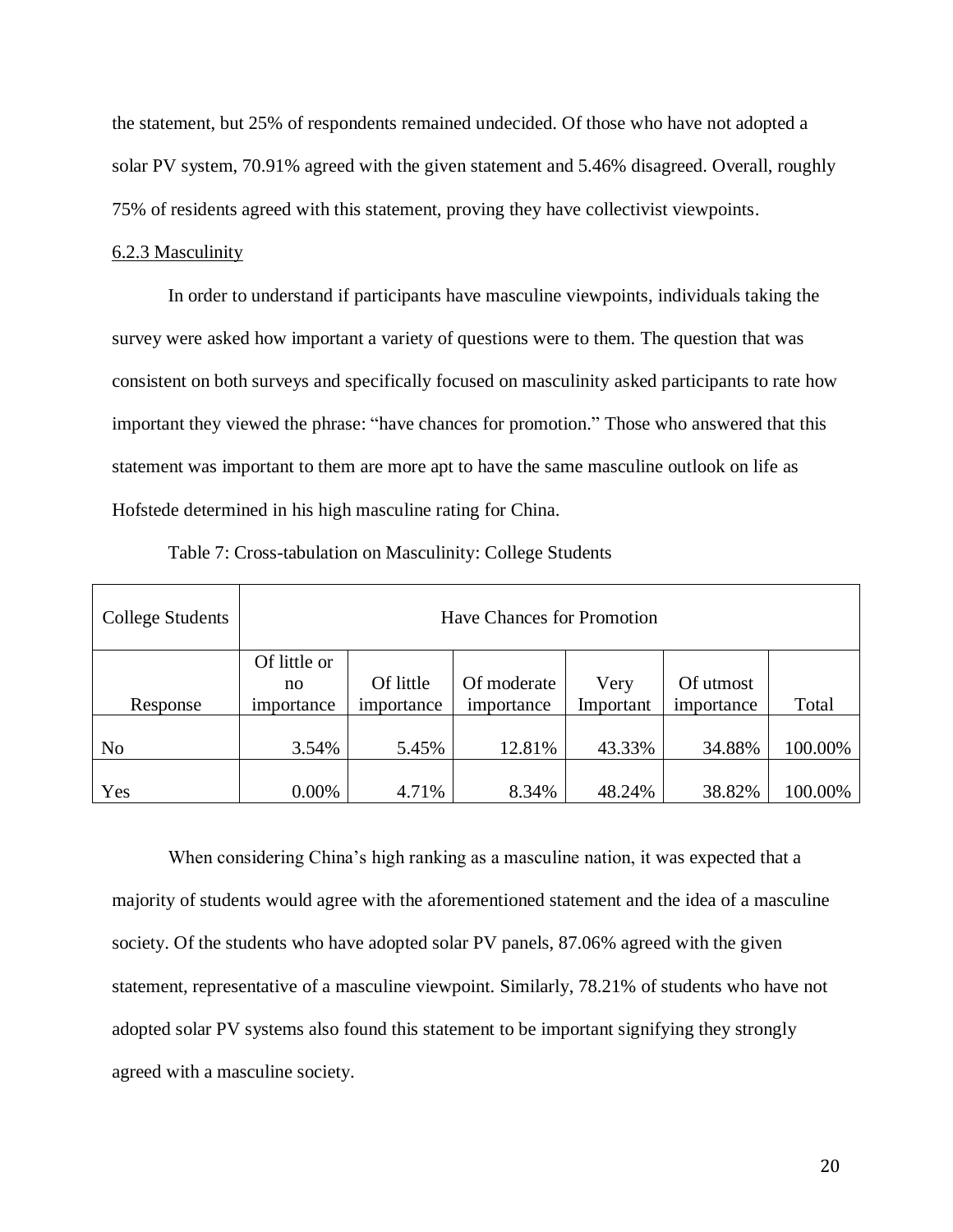| Residents      | <b>Have Chances for Promotion</b> |                         |                              |                   |                         |         |  |  |
|----------------|-----------------------------------|-------------------------|------------------------------|-------------------|-------------------------|---------|--|--|
| Response       | Of little or no<br>importance     | Of little<br>importance | Of<br>moderate<br>importance | Very<br>Important | Of utmost<br>importance | Total   |  |  |
| N <sub>0</sub> | 10.87%                            | 13.04%                  | 18.48%                       | 36.96%            | 20.65%                  | 100.00% |  |  |
| Yes            | $0.00\%$                          | 0.00%                   | 25.00%                       | 87.50%            | 0.00%                   | 100.00% |  |  |

Table 8: Cross-tabulation on Masculinity: Residents

As expected, many of the survey residents found the statement, "have chances for promotion" to be important, showing their acceptance for a masculine society. Of those who have adopted solar PV panels, 87.5% of participants agreed with the statement and approximately 57% of those who did not adopt agreed as well. These responses support Hofstede's ranking of China's high masculine values.

# 6.2.4 Uncertainty Avoidance

The question relevant to Uncertainty Avoidance asks how much participants agree or disagree with the statement: "One can be a good manager without having a precise answer to every question that a subordinate may raise about his or her work." If participants strongly disagreed with this statement, it shows they strongly avoid uncertainty because they believe that a good manager needs to have a precise answer to every question so that the system functions well and vice versa if they did agree with the statement.

| College<br><b>Students</b> | One can be a good manager without having a precise answer to every question that<br>a subordinate may raise about his or her work |          |           |        |                       |         |  |  |
|----------------------------|-----------------------------------------------------------------------------------------------------------------------------------|----------|-----------|--------|-----------------------|---------|--|--|
| Response                   | Strongly<br>Disagree                                                                                                              | Disagree | Undecided | Agree  | <b>Strongly Agree</b> | Total   |  |  |
| N <sub>0</sub>             | 4.96%                                                                                                                             | 23.97%   | 33.06%    | 33.61% | 4.41%                 | 100.00% |  |  |

Table 9: Cross-tabulation on Uncertainty Avoidance: College Students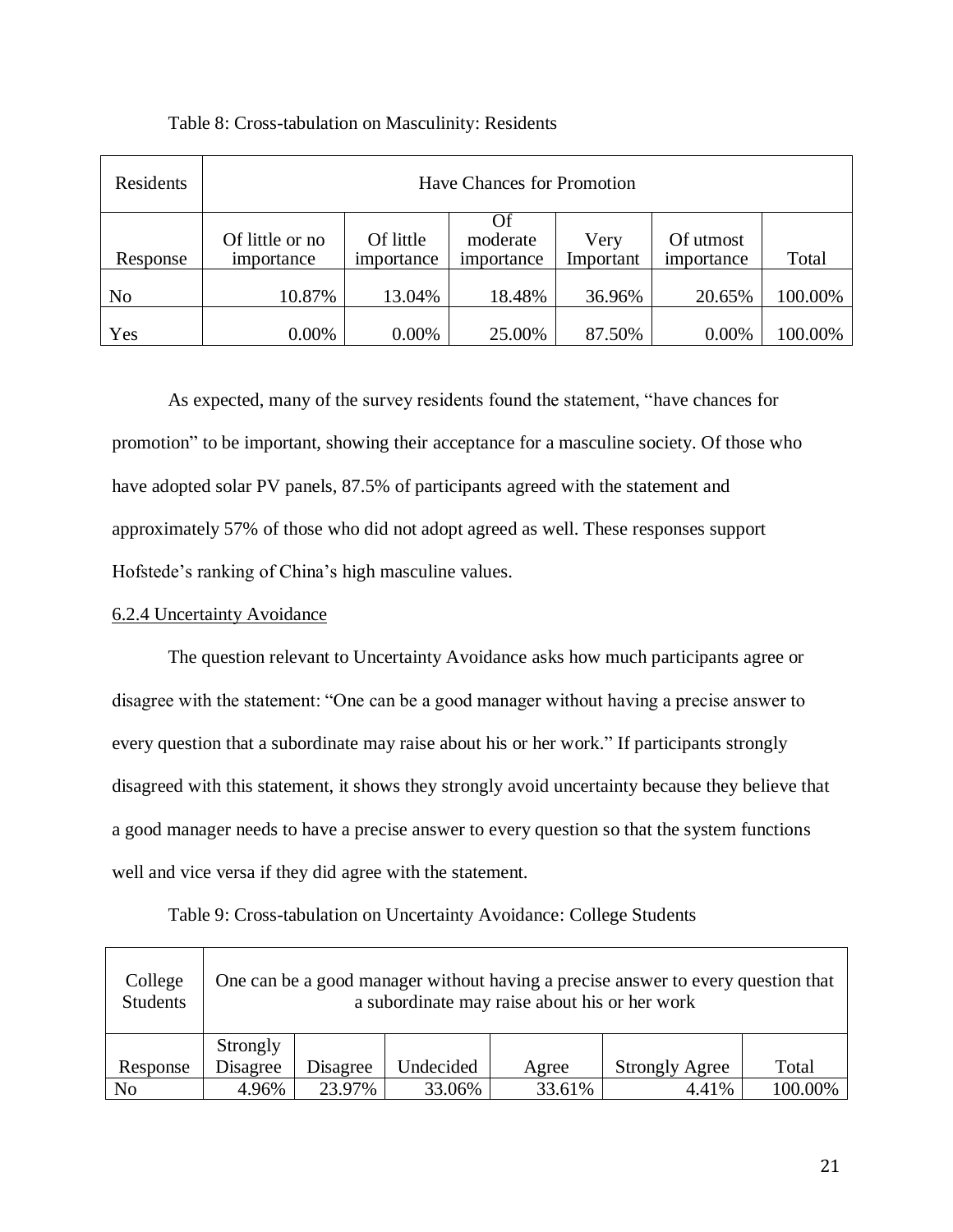| Yes | 4.82% | 31.58% | 33.73% | 31.33% | 6.02% | 100.00% |
|-----|-------|--------|--------|--------|-------|---------|
|-----|-------|--------|--------|--------|-------|---------|

When answering the questions on uncertainty avoidance, about one third of all students were undecided on this topic. However, 28.93% of students who have adopted and 36.40% of those who have not adopted disagreed with this statement strongly or somewhat. However, when comparing these percentages to those who agreed with the statement, those who have not adopted a solar PV system and those who have had agreement rated 38.02% and 37.35% respectively. These percentages are fairly even and the remaining one third of participants answered "undecided", making it difficult to argue a strong favor one way or another.

Table 10: Cross-tabulation on Uncertainty Avoidance: Residents

| Residents |                      |          | a subordinate may raise about his or her work |        |                   | One can be a good manager without having a precise answer to every question that |
|-----------|----------------------|----------|-----------------------------------------------|--------|-------------------|----------------------------------------------------------------------------------|
| Response  | Strongly<br>Disagree | Disagree | Undecided                                     | Agree  | Strongly<br>Agree | Total                                                                            |
| No        | 10.91%               | 5.45%    | 32.73%                                        | 38.18% | 12.73%            | 100.00%                                                                          |
| Yes       | 0.00%                | 20.00%   | 40.00%                                        | 40.00% | 0.00%             | 100.00%                                                                          |

Approximately 50% who have not adopted a solar PV system on their home agreed with the statement, "One can be a good manager without having a precise answer to every question that a subordinate may raise about his or her work." Of the residents who have adopted a solar PV system, only 20% disagreed with the statement and 40% agreed while another 40% answered "undecided."

#### 6.2.5 Long Term Orientation

When looking at long-term orientation, the statement, "Frugal (not spending more than needed)" was analyzed. By answering with a one, the participant indicated they are not frugal and a five indicated they are very cautious with their spending habits. Those who agreed with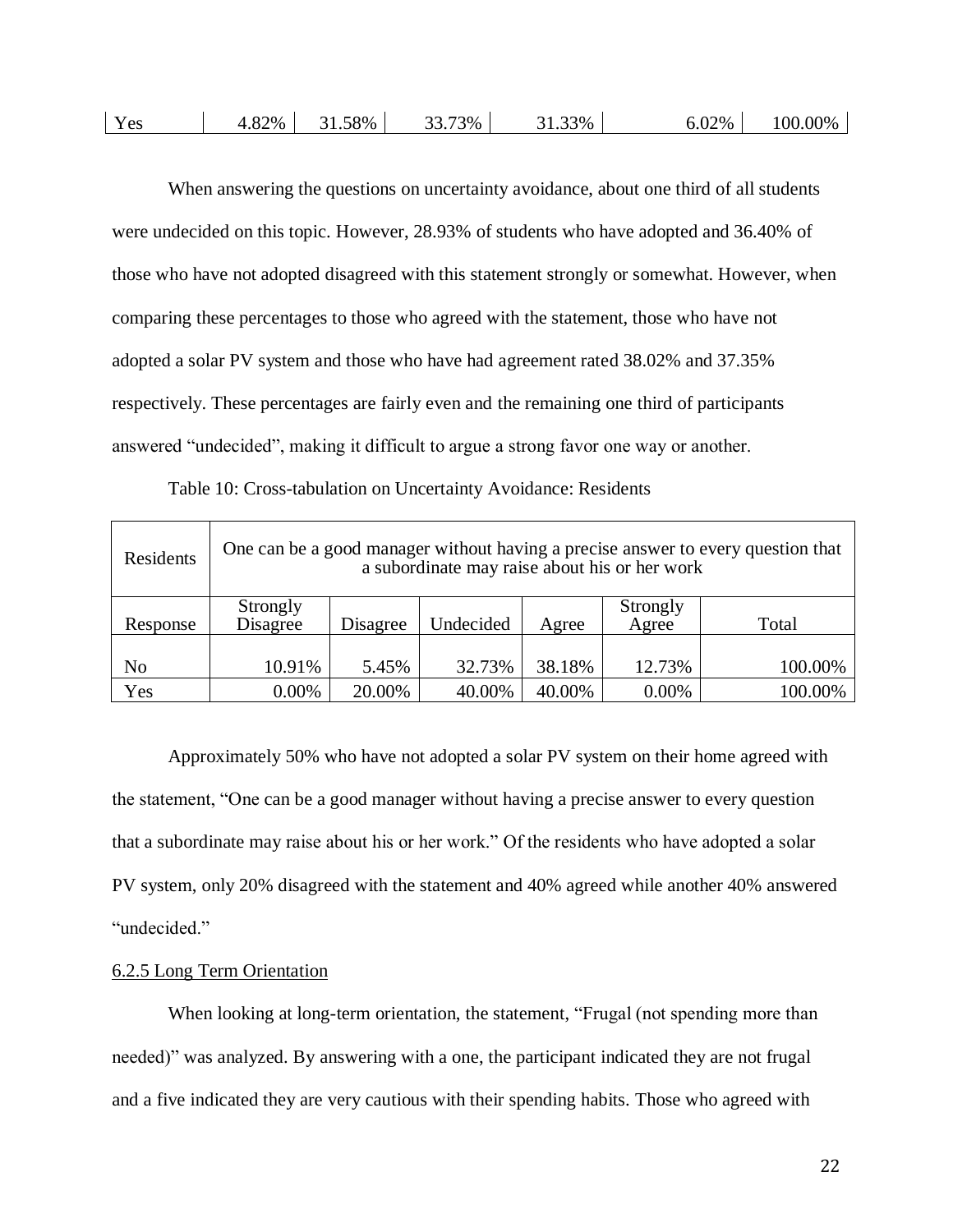this statement are focused on long-term orientation and are always thinking about the future and how to be prepared for any situation.

| College<br><b>Students</b> | Frugal (not spending more than needed) |                         |                               |                   |                         |       |  |  |  |
|----------------------------|----------------------------------------|-------------------------|-------------------------------|-------------------|-------------------------|-------|--|--|--|
| Response                   | <b>Not</b><br>Important                | Of Little<br>Importance | Of.<br>Moderate<br>Importance | Very<br>Important | Of Utmost<br>Importance | Total |  |  |  |
| N <sub>0</sub>             | 2.18%                                  | 14.71%                  | 45.23%                        | 28.24%            | 9.54%                   | 100%  |  |  |  |
| Yes                        | 7.14%                                  | 10.71%                  | 36.90%                        | 34.52%            | 10.71%                  | 100%  |  |  |  |

Table 11: Cross-tabulation on Long-term Orientation: College Students

When answering the question regarding frugality, 45.23% of students who adopted and 37.78% of those who have not believed being frugal is important. This reflects the nation's viewpoint about long-term orientation. The future needs to be considered and individuals need to be prepared for a future event that may cause unforeseen costs.

Table 12: Cross-tabulation on Long-term Orientation: Residents

| Residents |                         | Frugal (not spending more than needed) |                               |                   |                         |         |  |  |  |  |
|-----------|-------------------------|----------------------------------------|-------------------------------|-------------------|-------------------------|---------|--|--|--|--|
| Response  | <b>Not</b><br>Important | Of Little<br>Importance                | Of.<br>Moderate<br>Importance | Very<br>Important | Of Utmost<br>Importance | Total   |  |  |  |  |
| No        | 3.77%                   | 11.32%                                 | 43.40%                        | 22.64%            | 18.87%                  | 100.00% |  |  |  |  |
| Yes       | 0.00%                   | 0.00%                                  | 50.00%                        | 50.00%            | 0.00%                   | 100.00% |  |  |  |  |

Half of the residents surveyed who have adopted agreed with the idea of being frugal and living a modest lifestyle. This percentage is slightly higher in comparison to the participants who have not adopted a solar PV system. Of those who have not adopted, 41.51% agreed and 43.4% remained undecided on their opinion regarding this concept. These results were expected when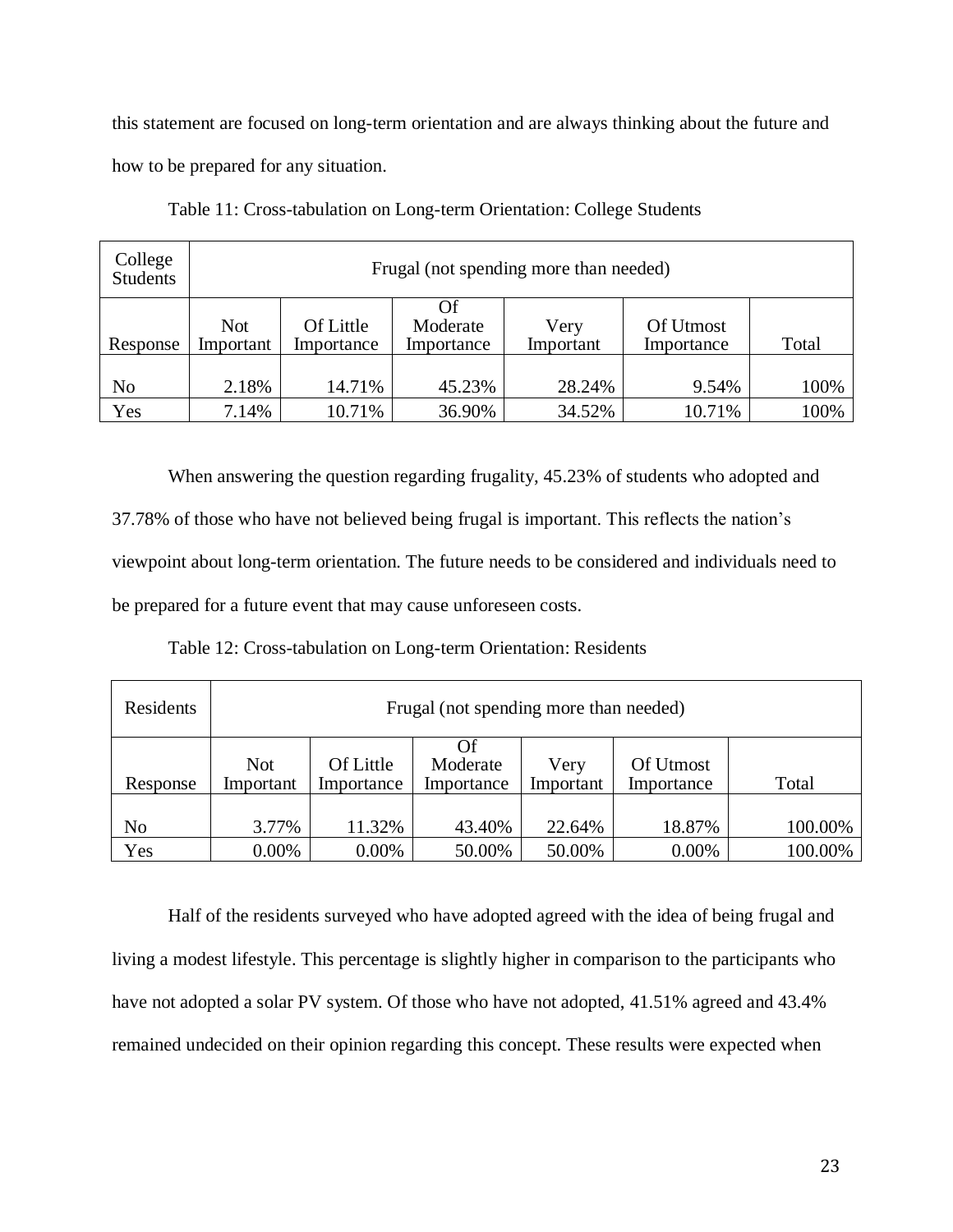taking into consideration China's very low ranking for the indulgence factor. Chinese residents are used to living modestly and not indulging on items they don't need or cannot afford.

#### 6.2.6 Indulgence

Indulgence is defined as a society that allows relatively free gratification of some desires and feelings. The question selected on the survey relevant to the value of indulgence asked participants to rate on a scale of 1-5 how much they agreed with the statement: "Moderation: having few desires." If they agreed or strongly agreed, it means they show some restraint and don't indulge on all of their desires and feelings. Those who didn't agree with the statement agreed with the indulgence factor.

|  | Table 13: Cross-tabulation on Indulgence: College Students |
|--|------------------------------------------------------------|
|  |                                                            |

| College<br><b>Students</b> |                  | Moderation: having few desires |                              |                   |                         |         |  |  |  |  |  |
|----------------------------|------------------|--------------------------------|------------------------------|-------------------|-------------------------|---------|--|--|--|--|--|
| Response                   | Not<br>Important | Of Little<br>Importance        | Of<br>Moderate<br>Importance | Very<br>Important | Of Utmost<br>Importance | Total   |  |  |  |  |  |
| No                         | 2.19%            | 13.11%                         | 39.89%                       | 37.43%            | 7.38%                   | 100.00% |  |  |  |  |  |
| Yes                        | 5.95%            | 10.71%                         | 39.29%                       | 38.10%            | 5.95%                   | 100.00% |  |  |  |  |  |

Less than half of all of the students surveyed agreed with this statement, showing restraint. This is consistent with China's low ranking of 30 on the indulgence scale. In total, 44.05% of students who have adopted solar PV panels and 44.81% of those who have not adopted agreed with this statement and show restraint as opposed to indulgence.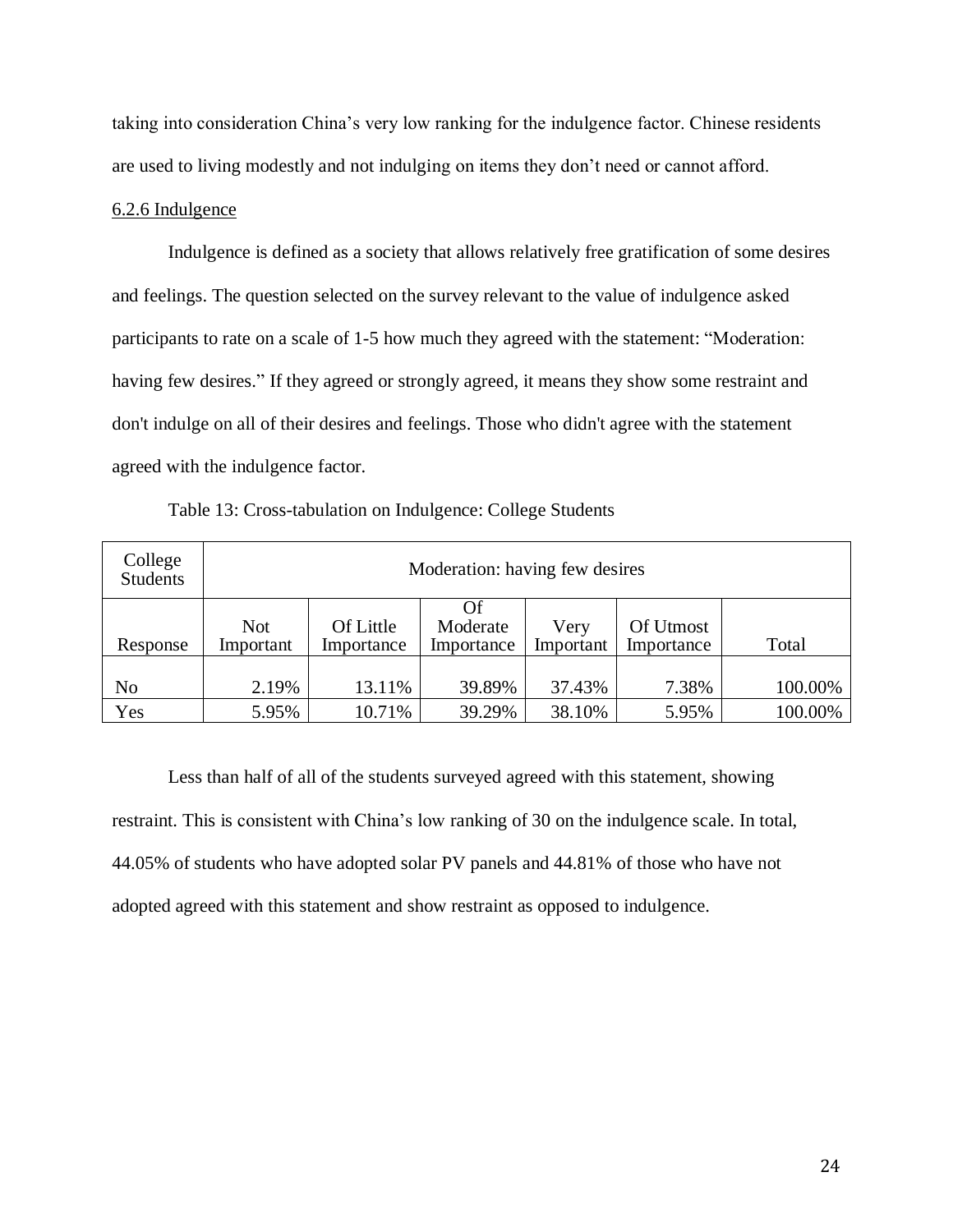| Residents |                         | Moderation: having few desires |                        |                   |                         |         |  |  |  |
|-----------|-------------------------|--------------------------------|------------------------|-------------------|-------------------------|---------|--|--|--|
| Response  | <b>Not</b><br>Important | Of Little<br>Importance        | Moderate<br>Importance | Very<br>Important | Of Utmost<br>Importance | Total   |  |  |  |
| No        | 1.85%                   | 9.26%                          | 50.00%                 | 22.22%            | 16.67%                  | 100.00% |  |  |  |
| Yes       | 0.00%                   | 40.00%                         | 40.00%                 | 20.00%            | 0.00%                   | 100.00% |  |  |  |

## Table 14: Cross-tabulation on Indulgence: Residents

Of those who have not installed a solar PV system, 50% found this statement to be moderately important and 38.89% found it to be important. Of those who have adopted, 40% stated that this statement was moderately important to them and 20% found it important. When compared to college students, college students who have adopted showed more restraint than the residents.

# 6.2.7 Summary of Results

Table 15: Summary of Percentage of Each Group Agreeing on Each Statement Regarding

# to Cultural Factors

|                              |         | Residents<br>$N=63$ |         | <b>College Students</b><br>$N = 453$ |
|------------------------------|---------|---------------------|---------|--------------------------------------|
|                              | Install | Not Install         | Install | Not Install                          |
| <b>Power Distance</b>        | 60.00%  | 44.45%              | 11.81%  | 48.21%                               |
| Individualism                | 75.00%  | 70.91%              | 83.35%  | 67.87%                               |
| Masculinity                  | 87.50%  | 57.61%              | 88.06%  | 78.21%                               |
| <b>Uncertainty Avoidance</b> | 40.00%  | 50.91%              | 37.35%  | 38.02%                               |
| Long Term Orientation        | 50.00%  | 41.51%              | 44.93%  | 37.78%                               |
| Indulgence                   | 20%     | 38.89%              | 44.05%  | 44.81%                               |

# 6.3 Hypotheses Testing

Based on the above summary results in Table 15, we conducted the two-tail hypotheses tests to see whether there is difference in the percentages of each group agreeing to the statement regarding each cultural dimension comparing the group of college students who installed solar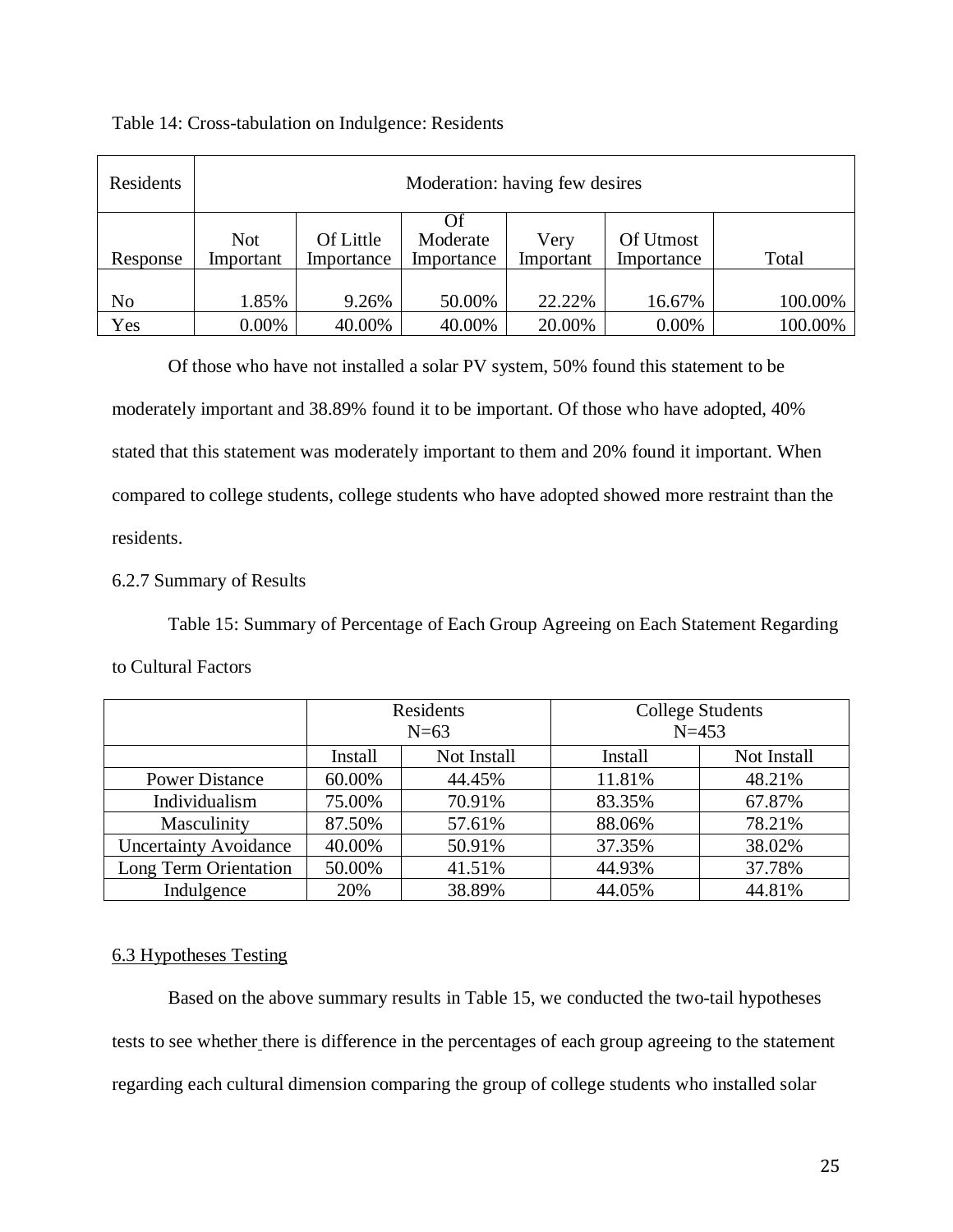PV systems with those who didn't install; and whether there is a difference in the percentage of each group agreeing to the statement regarding each cultural dimension comparing the group of college students who didn't install solar PV systems with the group of residents who didn't install. The p-value results are listed in Table 16.

|                              | <b>Students Installed</b>     | <b>Students Not Installed</b>  |
|------------------------------|-------------------------------|--------------------------------|
|                              | VS.                           | VS.                            |
|                              | <b>Students Not Installed</b> | <b>Residents Not Installed</b> |
| <b>Power Distance</b>        | $< 0.0002**$                  | .5837                          |
| Individualism                | $< .0002**$                   | .7414                          |
| Masculinity                  | $< .0002**$                   | $.0003**$                      |
| <b>Uncertainty Avoidance</b> | .8368                         | .0394*                         |
| Long Term Orientation        | .0309*                        | .5899                          |
| Indulgence                   | .8407                         | .9623                          |

Table 16: Results of Two-tail P-Values by Factor

#### 6.3.1 Power Distance

In the first null hypothesis test, we compared the percentage of the group of college students who installed solar PV systems agreeing on this statement (11.81%, see Table 15) with the group that did not install solar PV systems (48.21%, see Table 15) to see whether there is any difference in the percentage of each group agreeing to this statement. Since the p-value is less than 0.0002 (See Table 16), the null hypothesis is rejected and the difference is significant. A further analysis was conducted to determine whether the percentage of college students who installed solar PV agreeing on this statement is higher than the percentage of college students who did not install. The p value was <. 0001 (See Table 16), showing the percentage of college students who installed solar PV agreeing on this statement is significantly higher. It is a strong indicator that college students who had installed solar PV panel are most likely to have high democratic viewpoints. The college group who installed solar installed solar power panel showed lower power distance.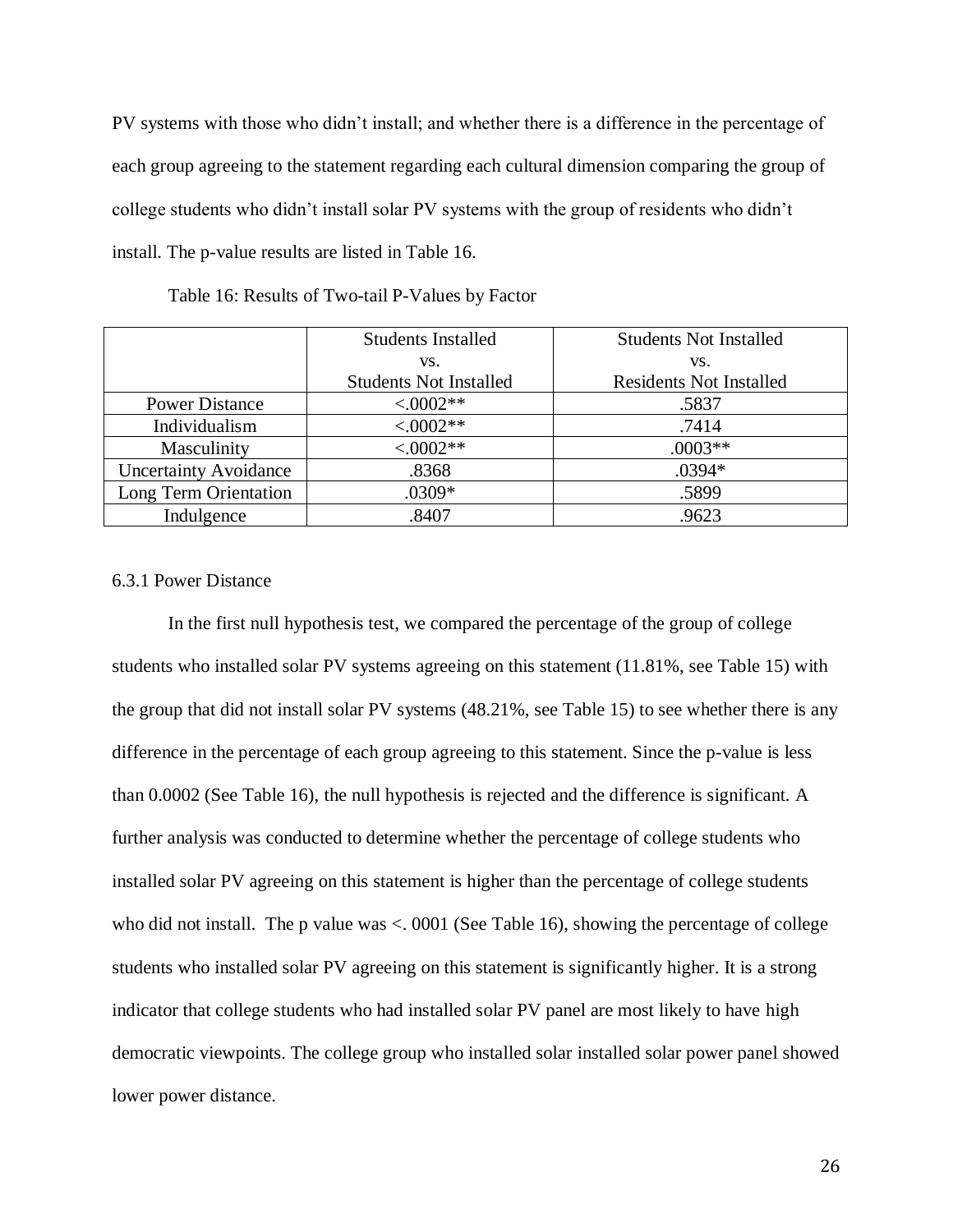In the second hypothesis test, the percentage (48.21%, see Table 15) of the group of college students who didn't install solar PV systems was compared with the percentage (44.45%, see Table 15) of the group of residents who did install solar PV systems to see whether there was a difference in the percentage of each group agreeing to the statement. Since the p-value was 0.583 (See Table 16), we cannot reject the hypothesis. The two groups have no difference in agreeing with this statement. There is no difference in power distance.

#### 6.3.2 Individualism

In the first null hypothesis test, the group of college students who installed solar PV systems (83.35, see Table 15) was compared with the percentage of the group who didn't install solar PV systems (67.87%, see Table 15) to see whether there was a difference in the percentage of each group agreeing to this statement on individualism. Since the p-value was less than 0.0002 (see Table 16), the null hypothesis was rejected and there is a significant difference between the two groups. A further analysis was done to determine whether the percentage of college students who installed solar PV agreeing on this statement is higher than that of the college students who did not install. The single-tail p value was <. 0001, this shows that the percentage of college students who installed solar PV agreeing on this statement is significantly higher. It is a strong indicator that college students who had installed solar PV panel are most likely to have collectivist viewpoints. This contradicts the prediction that the people who hold individualism are more likely to install solar power panel and prefer the distributed power system.

In the second hypothesis test, we compare the percentage of college students who have not installed solar PV systems agreeing on this statement (67.87%, see Table 15) with the percentage of the group of residents who didn't agree (70.91%, see Table 15) to see whether there is no difference in the percentage of each group agreeing to the statement pertaining to individualism. Since the p-value is 0.7414 (see Table 16), we could not reject the null

27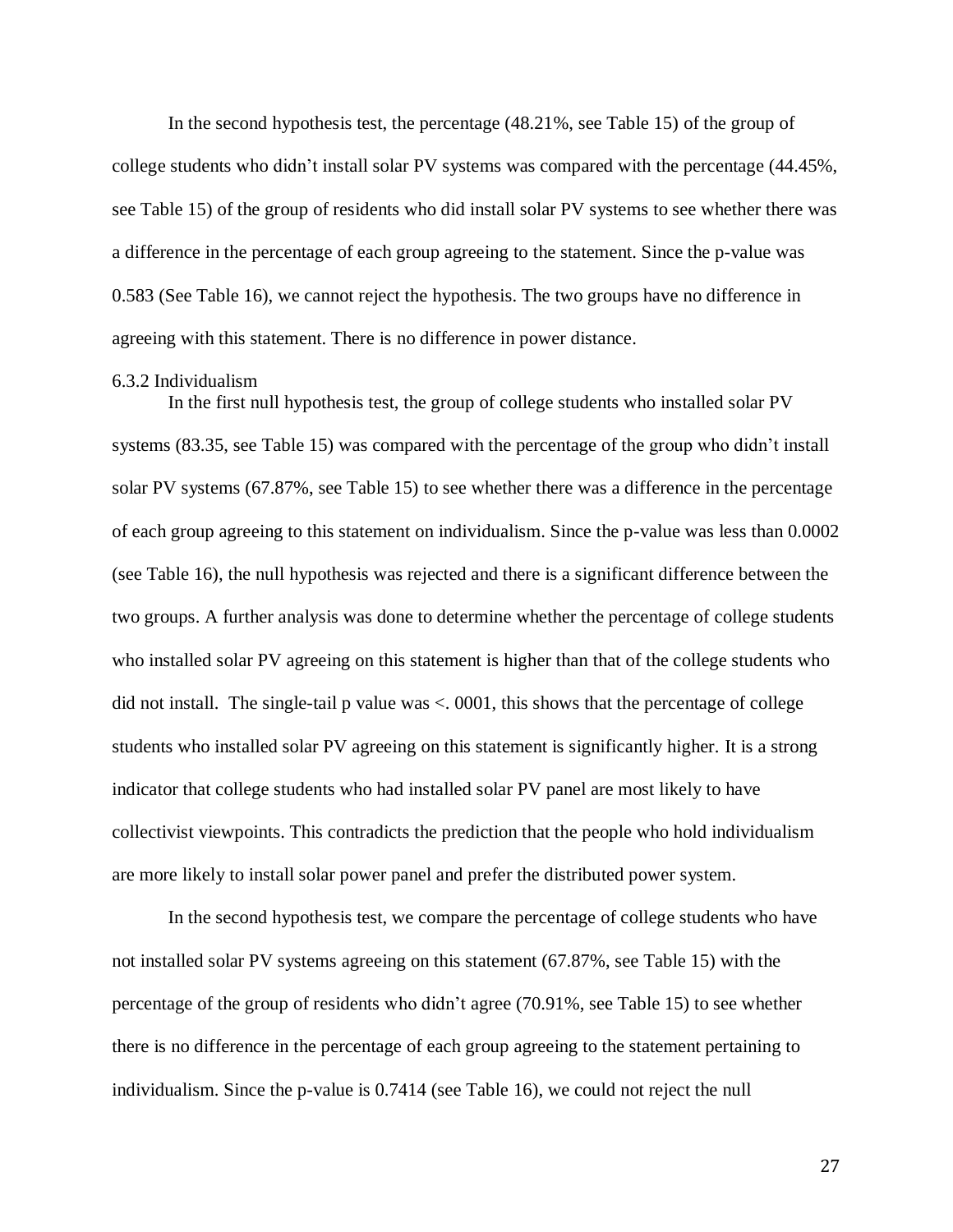hypothesis. The two groups have no difference in agreeing this statement and the view of individualism.

#### 6.3.3 Masculinity

When comparing the percentages of the group of college students who have installed solar PV systems (88.06%, see Table 15) with the percentage of college students who have not (78.21%, see Table 15) to see whether there was no difference in the percentage of each group agreeing to this statement on individualism. It was determined that the p-value is less than 0.0002 (see Table 16) and the null hypothesis was rejected. The difference between the two is significant. Further testing indicated that the single tail  $p$  value was  $\lt$ . 0001, which means that the percentage of college who installed solar PV agreeing on this statement is significantly higher. It indicates that college students who had installed solar PV panel are most likely to have masculinity viewpoint. This is consistent with our general assumption that college students who are more competitive are more likely to install solar PV panel.

The second hypothesis test compared the percentage group of college students who have not installed solar PV systems (78.21%, see Table 15) with the percentages of residents who have installed solar PV systems (88.06%, see Table 15) to determine whether there is no difference in the percentage of each group agreeing to the statement pertaining to individualism. Since the p-value is 0.0003 (see Table 16), the null hypothesis was rejected because the difference is significant. A second test was conducted to determine the difference in percentages. The p value was <.0001. College students indicated they were more likely to have a masculine viewpoint. This could be related to their higher education and more ambition to succeed and be promoted within their career.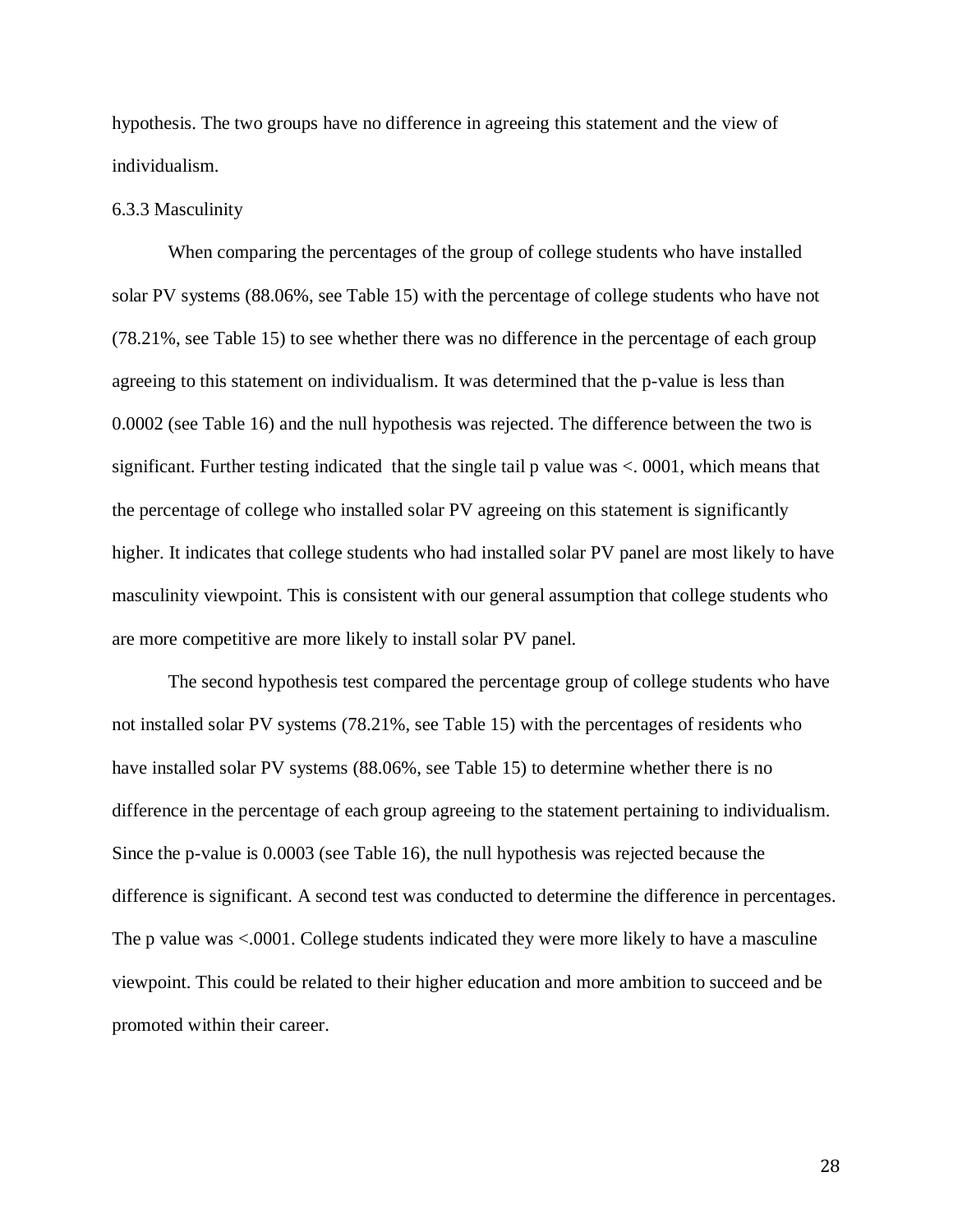#### 6.3.4 Uncertainty Avoidance

When the percentage of the group of college students who have installed solar PV systems (37.35%, see Table 15) was compared to those who have not adopted a PV system (38.02%, see Table 15) to see whether there is no difference in the percentage of each group agreeing to the question relating to uncertainty avoidance, it was determined that the p-value is .8368 (see Table 16). The hypothesis was not rejected and there is no difference for the two groups regarding uncertainty avoidance.

The second hypothesis test compared the group of college students who have not installed solar PV systems (38.02%, see Table 15) with the residents who have (50.19%, see Table 15) to determine whether there was no difference in the percentage of each group agreeing to the statement. Since the p-value is 0.0394 (see Table 16), the hypothesis was rejected because the difference is significant. A further analysis was done to determine whether one of the two groups is significantly larger. The p value is .0255. Residents agreed with the statement, which is an indicator of risk pursuing at a higher percentage, showing they are more willing to take risks than the college students who were surveyed.

#### 6.3.5 Long Term Orientation

The first null hypothesis test compared the percentage of the group of college students who installed solar PV systems (44.93%, see Table 15) with the group who didn't (37.78%, see Table 15) to see whether there was a difference in the percentage of each group agreeing to the question relating to long-term orientation. Since the p-value is .0309 (see Table 16), the null hypothesis was rejected and the difference was significant. A further analysis was done to determine the difference between the two. The p value is .013. Therefore, the students who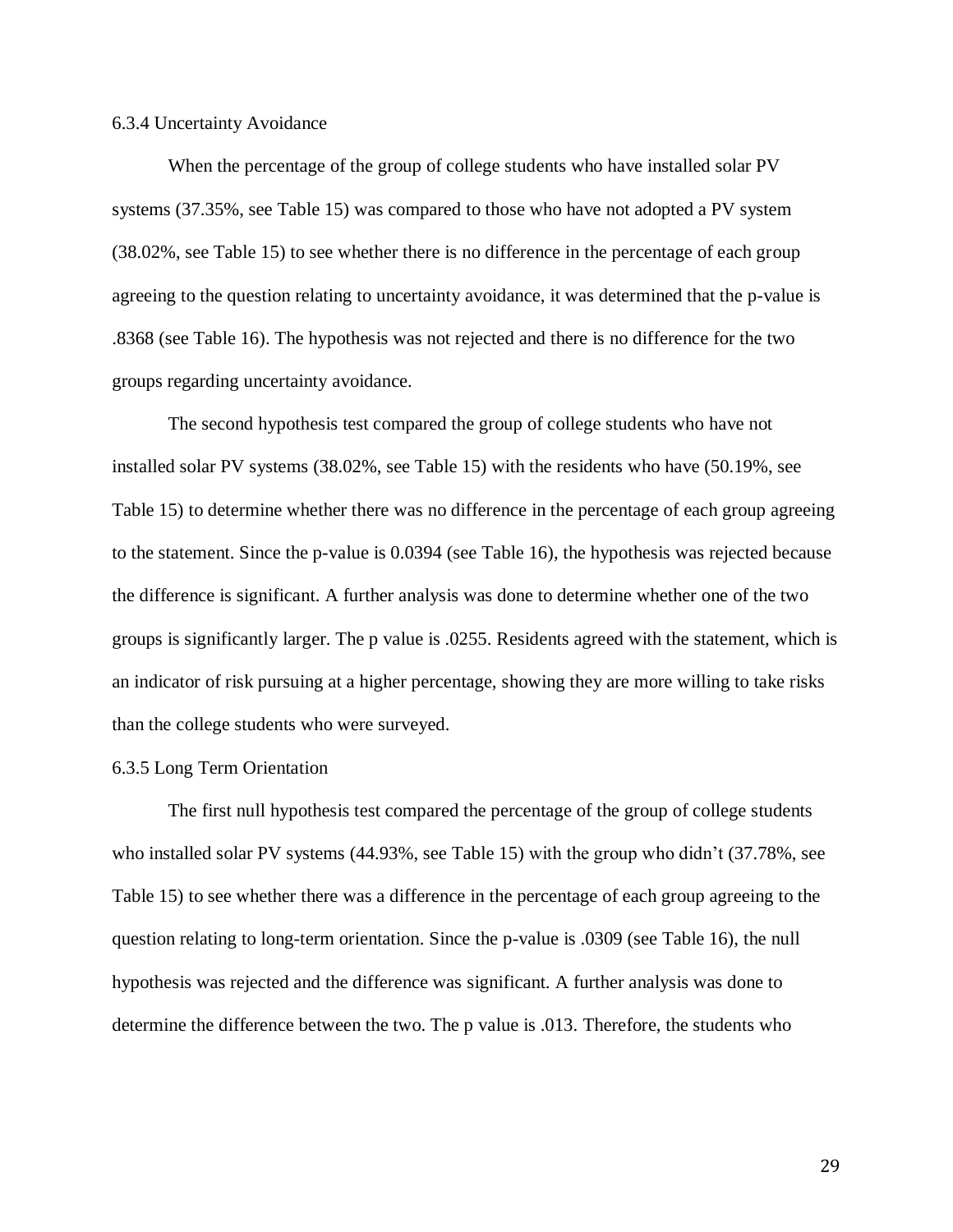installed solar PV show significant long-term orientation compared with the students who didn't install.

In the second hypothesis test, regarding long-term orientation, the group of college students who have not installed solar PV systems (37.78%, see Table 15) was compared with the percentage of the group of residents who didn't (41.51%, see Table 15) to see whether there was a difference in the percentage of each group agreeing to the statement. Since the p-value is 0.5899 (see Table 16), the hypothesis was not rejected. The two groups have no difference in agreeing with this statement. There is no difference in the long-term orientation. For people who didn't install solar PV panel, whether college students or residents, there was no difference regarding long-term orientation.

#### 6.3.6 Indulgence

The first null hypothesis test compared the group of college students who installed solar PV systems (44.05%, see Table 15) with the group who didn't (44.81%, see Table 15) to see whether there was a difference in the percentage of each group agreeing to the question relating to long-term orientation. Since the p-value is .8407 (see Table 16), the null hypothesis was not rejected. There was no significant difference.

In the second hypothesis test, the group of college students who haven't installed solar PV systems (44.81%, see Table 15) was compared with the percentage of the group of residents who didn't adopt (38.89%, see Table 15) to see whether there was a difference in the percentage of each group agreeing to the statement. Since the p-value is 0.9623 (see Table16), the null hypothesis was not rejected. The two groups had no difference in agreeing with indulgence.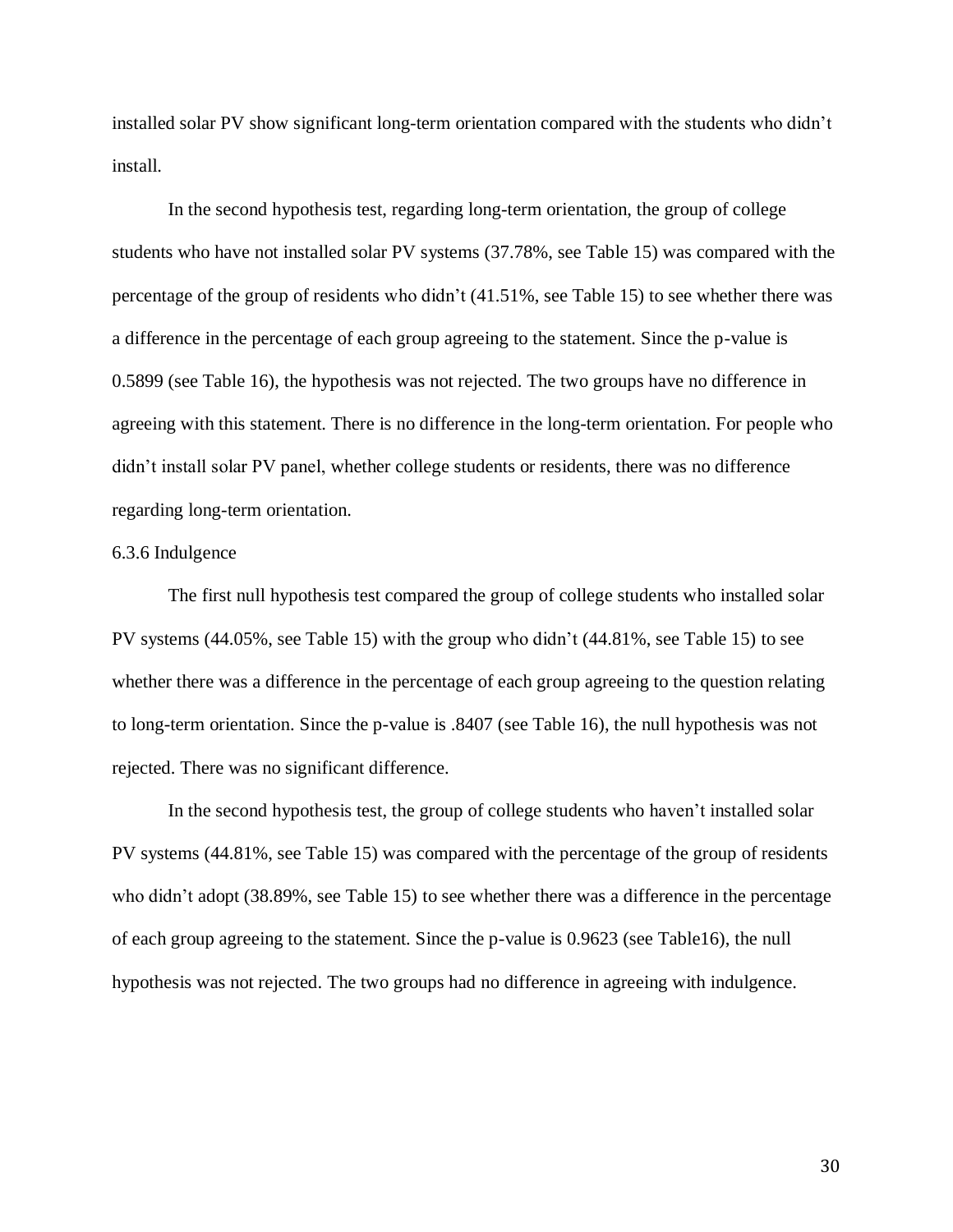#### **7. Conclusions**

There is a limited percentage of installation of solar PV rooftop systems among residents and college students. When comparing the group of college students who installed solar PV systems with those who didn't adopt, there were differences in the percentages of each group agreeing to the statements regarding the following cultural dimensions: power distance, individualism, masculinity, and long term orientation. It was expected that there would be a difference in masculinity because our assumption was that college students who are more competitive are more likely to install solar PV panels. Further, college students who have longterm orientations would be more focused on saving money in the future and would be more willing to make the investment now to install a PV system. In terms of power distance, the difference in percentage indicated that of those who have adopted a solar PV system are more likely to have democratic viewpoints as opposed to the traditional viewpoints of china.

When comparing the group of college students who didn't install solar PV systems with the group of residents who didn't install, there were differences in the percentages of each of the following factors: masculinity and uncertainty avoidance. It was expected that college students who are well educated might be more ambitious and open to new technologies that may help them succeed later in life. However, the residents agreed more with the idea of uncertainty avoidance. This indicated that they are more likely to take risks than college students. This could be because they are more established in life, have more money, or are less educated on the impact of the transition.

#### **8. Limitations and Future Research**

There were several limitations to this research. The Chinese college students' survey was distributed in English. Despite the students' extensive knowledge and understanding of this

31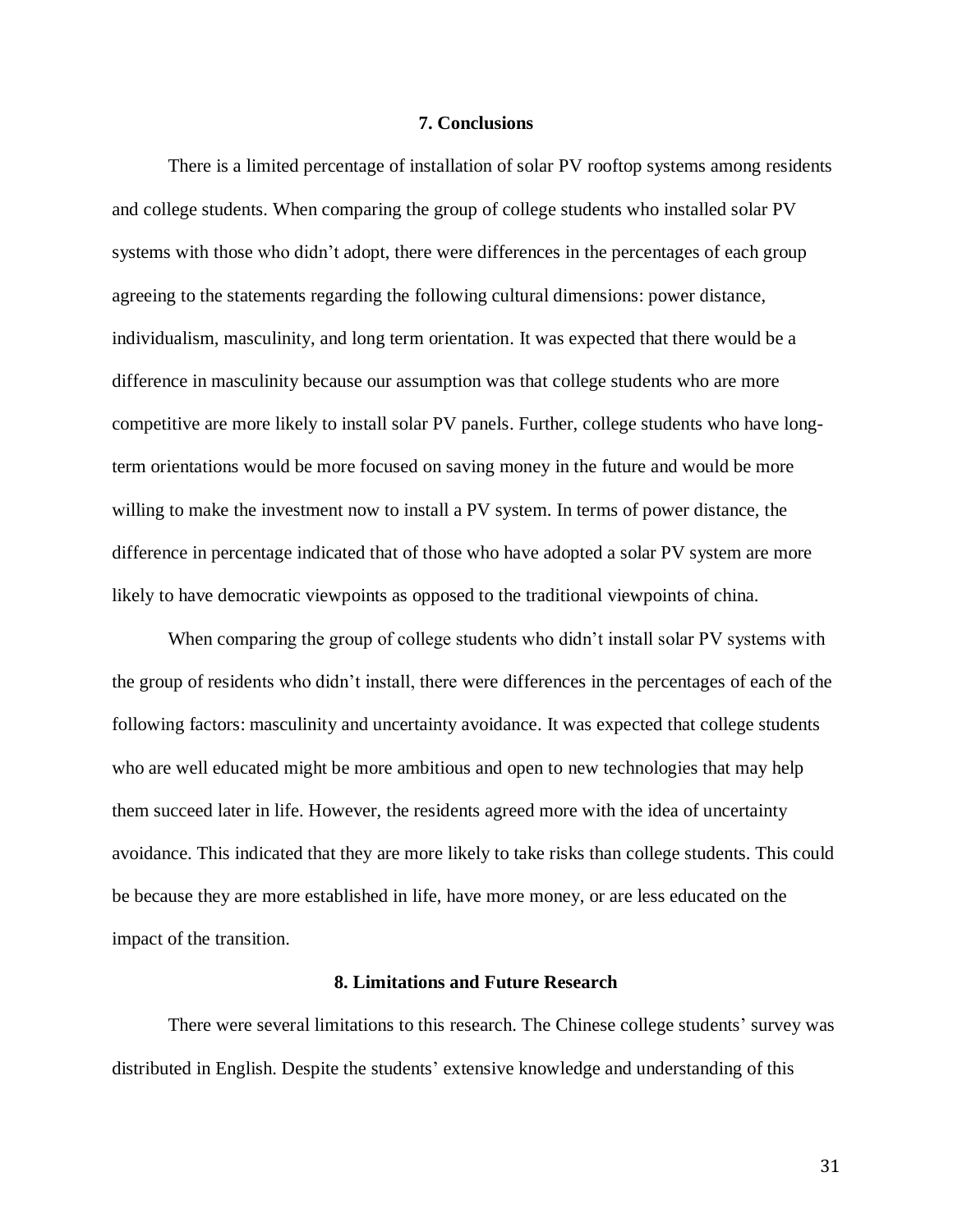language, there were still some sentences or words the students may have not fully understood. Although we discouraged the situation, we still noticed some students worked together to translate and interpret the survey, resulting in few surveys with identical answers. Further, there were a limited number of resident surveys completed. The low number of participants cannot fully represent the entire Chinese population. Finally, there was only one question for each factor that appeared on both the college students' and residents' surveys. Obviously, the one question was just one indicator of the participants' cultural viewpoints.

For future research, more in-depth linear regression could be done. Preliminary analysis showed no interesting or noteworthy results, but a more detailed analysis could provide more insightful results. Also, other relevant questions could be asked to obtain a more accurate indication of each cultural factor.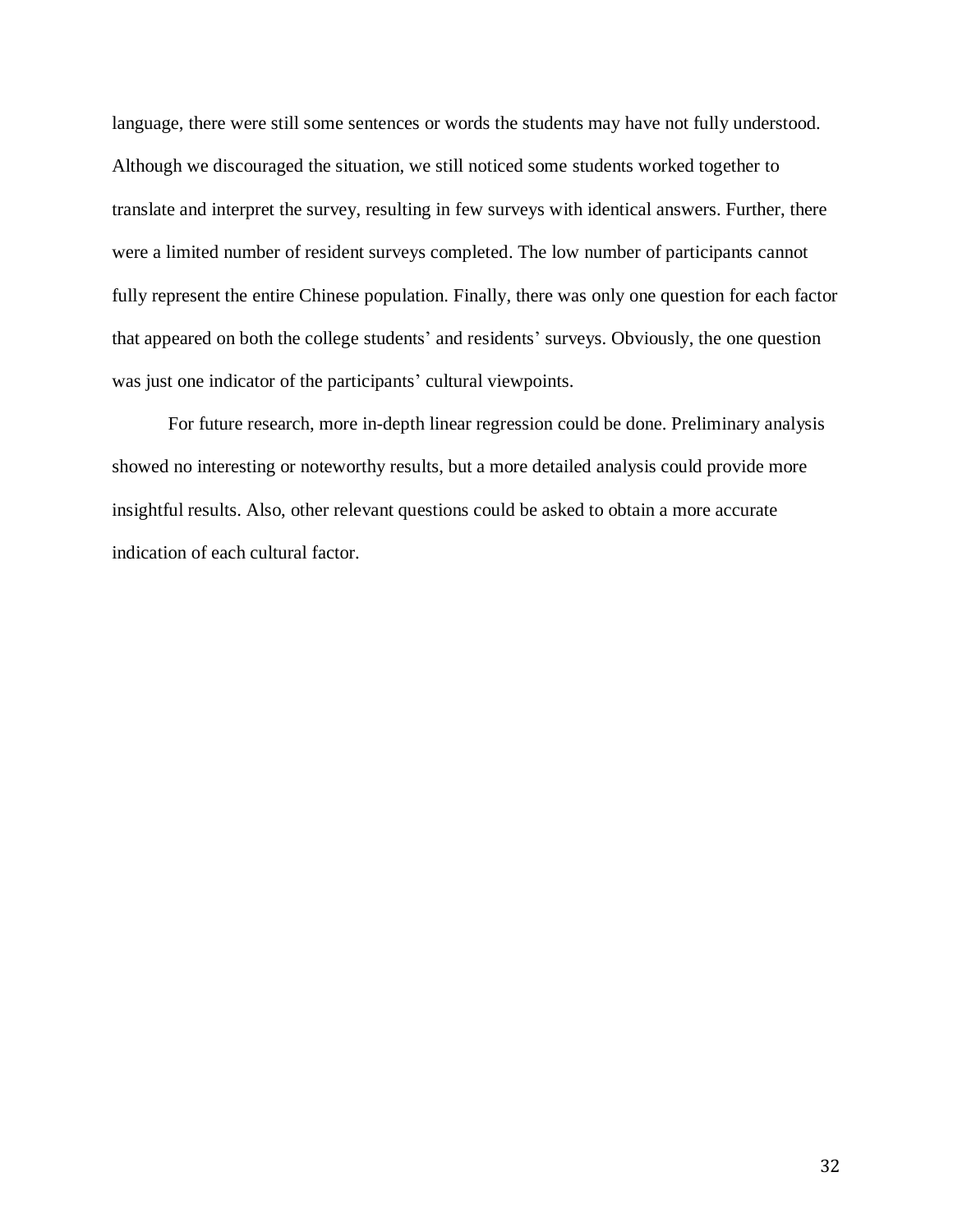#### **9. References**

- Chen, K. K. (2014). Assessing the effects of customer innovativeness, environmental value and ecological lifestyles on residential solar power systems install intention. *Energy Policy, 67*, 951-961. doi:10.1016/j.enpol.2013.12.005
- Distributed Solar. (n.d.). Retrieved September 12, 2016, from http://www.seia.org/policy/power-plant-development/utility-scale-solar-power
- Faiers, Adam, and Charles Neame. "Consumer attitudes towards domestic solar power systems." Energy Policy 34.14 (2006): 1797+. Academic OneFile. Web. 30 June, 2016.
- Fraj, E., & Martinez, E. (2006). Environmental values and lifestyles as determining factors of ecological consumer behaviour: An empirical analysis. *Journal of Consumer Marketing, 23*(3), 133-144. doi:10.1108/07363760610663295
- Goh, E. L., & Kuczynski, L. (2009). Agency and Power of Single Children in Multi-Generational Families in Urban Xiamen, China. *Culture & Psychology*, *15*(4), 506 532. doi:10.1177/1354067X09344881
- Hernandez, R. R., Hoffacker, M. K., & Field, C. B. (2015). Efficient use of land to meet sustainable energy needs. *Nature Climate Change, 5*(April), 353-358. doi:doi:10.1038/nclimate2556
- Hofstede , G., & Minkov, M. (2013 ). Values Survey Module 2013 Manual. Retrieved September 12, 2016, from http://geerthofstede.com/wp content/uploads/2016/07/Manual-VSM-2013.pdf
- Inside the Mind of the Chinese Consumer. (2006). *Journal of Sport Management*, *20*(4), 573- 574.
- Islam, T. (2014). Household level innovation diffusion model of photo-voltaic (PV) solar cells from stated preference data. *Energy Policy, 65*, 340- 350.doi:10.1016/j.enpol.2013.10.004
- Kaplan, A.W. (1999). From passive to active about solar electricity: innovation decision process and PV interest generation. *Technovation, 19,* 467-481.
- Labay, D. G., & Kinnear, T. C. (1981). Exploring the Consumer Decision Process in the Adoption of Solar Energy Systems. *Journal of Consumer Research, 8*(3), 271. doi:10.1086/208865
- Liu, X., Sun, Y., & Kaloustian, T.S. (2015). Cultural Factors Influencing Domestic Adoption of Solar Photovoltaic Technology: Perspectives from China. *China Media Research*, 11(4), 28-41.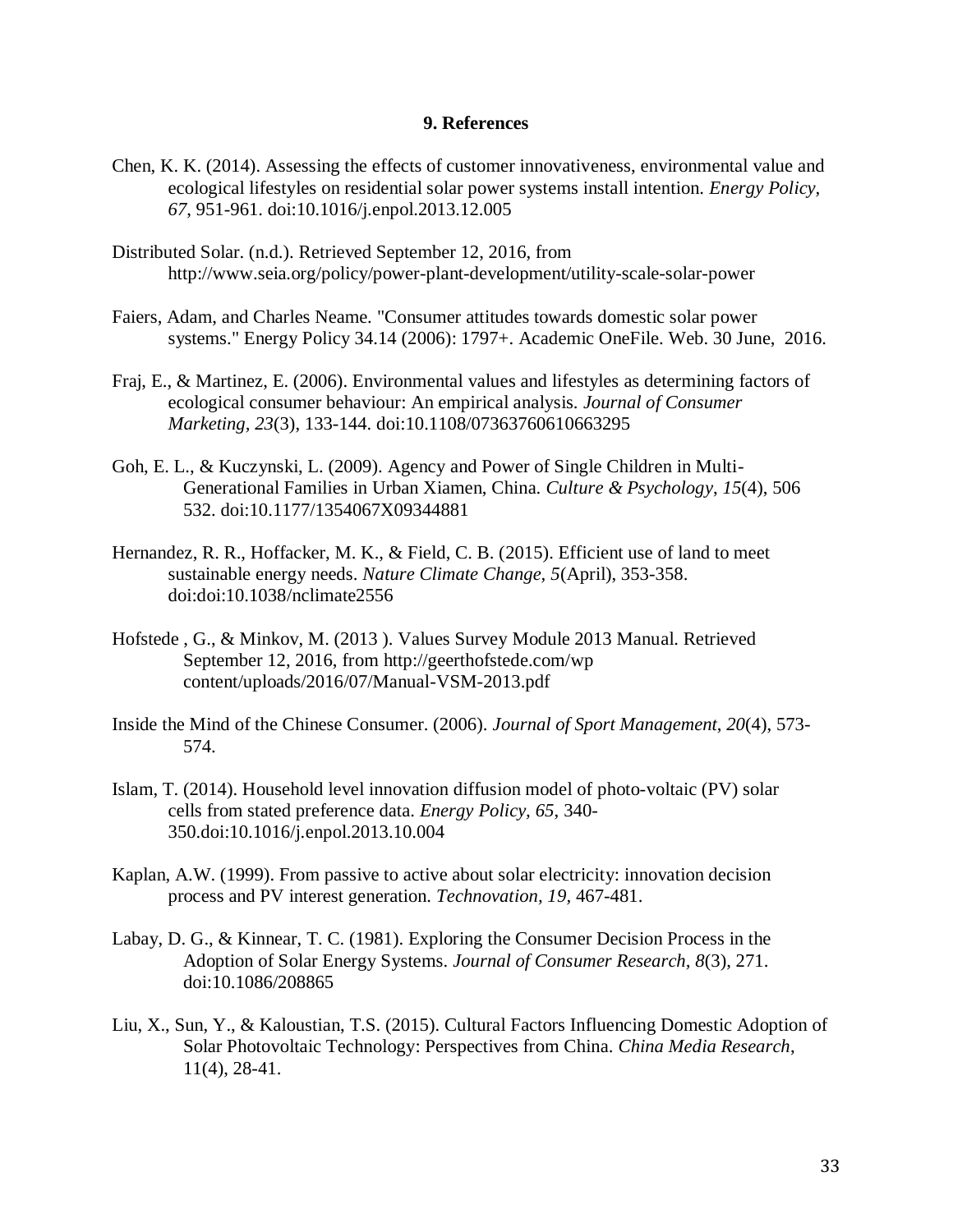Utility-Scale Solar Power. (n.d.). Retrieved September 12, 2016, from http://www.seia.org/policy/power-plant-development/utility-scale-solar-power

Ritchie, K. (1995). Why Gen X buys brand X. *Brandweek*, *36*(20), 22.

- Yuan, X., Zuo, J., & Ma, C. (2010). Social acceptance of solar energy technologies in China— End users' perspective. *Energy Policy, 39*(3), 1031-1036. doi:10.1016/j.enpol.2011.01.003
- Zhang, S. (2016). Analysis of DSPV (distributed solar PV) power policy in China. *Energy*, *98*92-100. doi:10.1016/j.energy.2016.01.026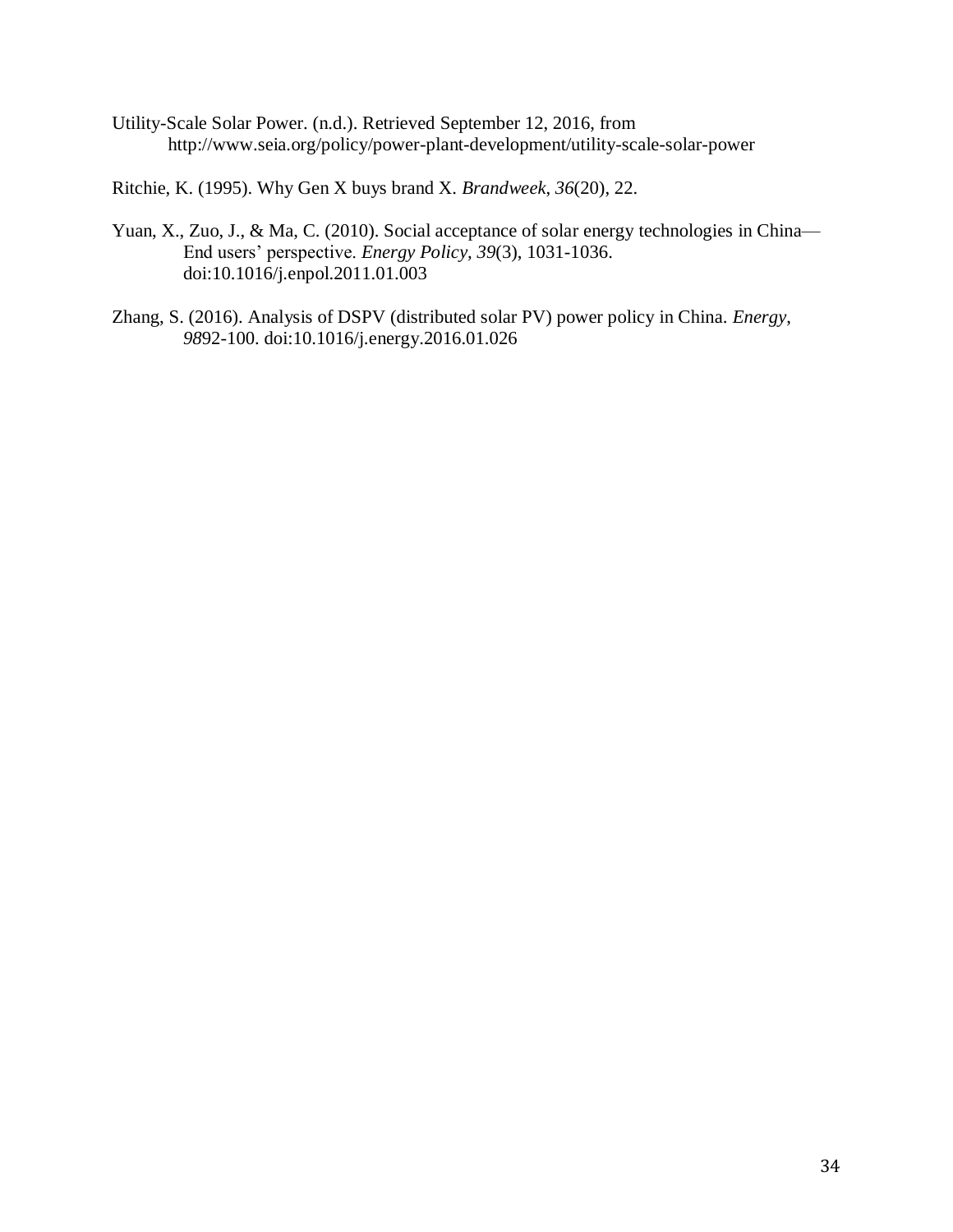# **10. Appendix**

# **Questionnaire for Residents**

*This survey is for research purpose only. There is no correct or incorrect answer and you will not be identified for your selected answers or opinion. This version of the survey is intended for adults. Thank you for your time, we appreciate your open and honest answers.*

1. Do you use solar photovoltaic panel on your home? Y/N

Please think of an ideal job, disregarding your present job, if you have one. In choosing an ideal job, how important would it be to you to ... (please circle one answer in each line across):

 $1 =$ not important  $2 =$  little important  $3 =$  of moderate importance

 $4 = \text{very important}$   $5 = \text{utmost important}$ 

| 2. Have chances for promotion (M10)                               |  |  |  |
|-------------------------------------------------------------------|--|--|--|
| 3. be consulted by your boss in decision involving your work (P7) |  |  |  |

In your private life, how important is each of the following to you: (please circle one answer in each line across):

| 4. Moderation: having few desires (R12)             |  | $1$ $2$ $3$ $4$ $5$                                                |  |
|-----------------------------------------------------|--|--------------------------------------------------------------------|--|
| $-5$ . Frugal (not spending more than needed) (L14) |  | $\begin{array}{ccccccccccccccccc}\n1 & 2 & 3 & 4 & 5\n\end{array}$ |  |

To what extent do you agree or disagree with each of the following statements? (Please circle one answer in each line across):

| $1 =$ strongly disagree $2 =$ disagree $3 =$ undecided $4 =$ agree<br>$5 =$ strongly agree                                        |         |  |  |
|-----------------------------------------------------------------------------------------------------------------------------------|---------|--|--|
| 6. One can be a good manager without having a precise answer to every question that $\begin{bmatrix} 1 & 2 & 3 & 4 \end{bmatrix}$ |         |  |  |
| a subordinate may raise about his or her work. (U21)                                                                              |         |  |  |
| 7. If a co-worker gets a prize, I would feel proud (I2)                                                                           | 1 2 3 4 |  |  |

Some demographic information about yourself:

D1. Are you: 1. male 2. female

D2. How old are you? 1. Under 20 2. 20-30 3. 31-40 4. 41-50 5. 51-60 6.61 or over

D3. What kind of education (or their equivalent) did you complete?

- 1. Elementary 2. High school
- 3. Some college 4. Bachelor degree
- 5. Graduate degree (master and above)

D4. If you have or have had a paid job, what kind of job is it / was it?

- 1. Have never work
- 2. Unskilled or semi-skilled manual worker
- 3. Professional
- 4. Management
- 5. Other